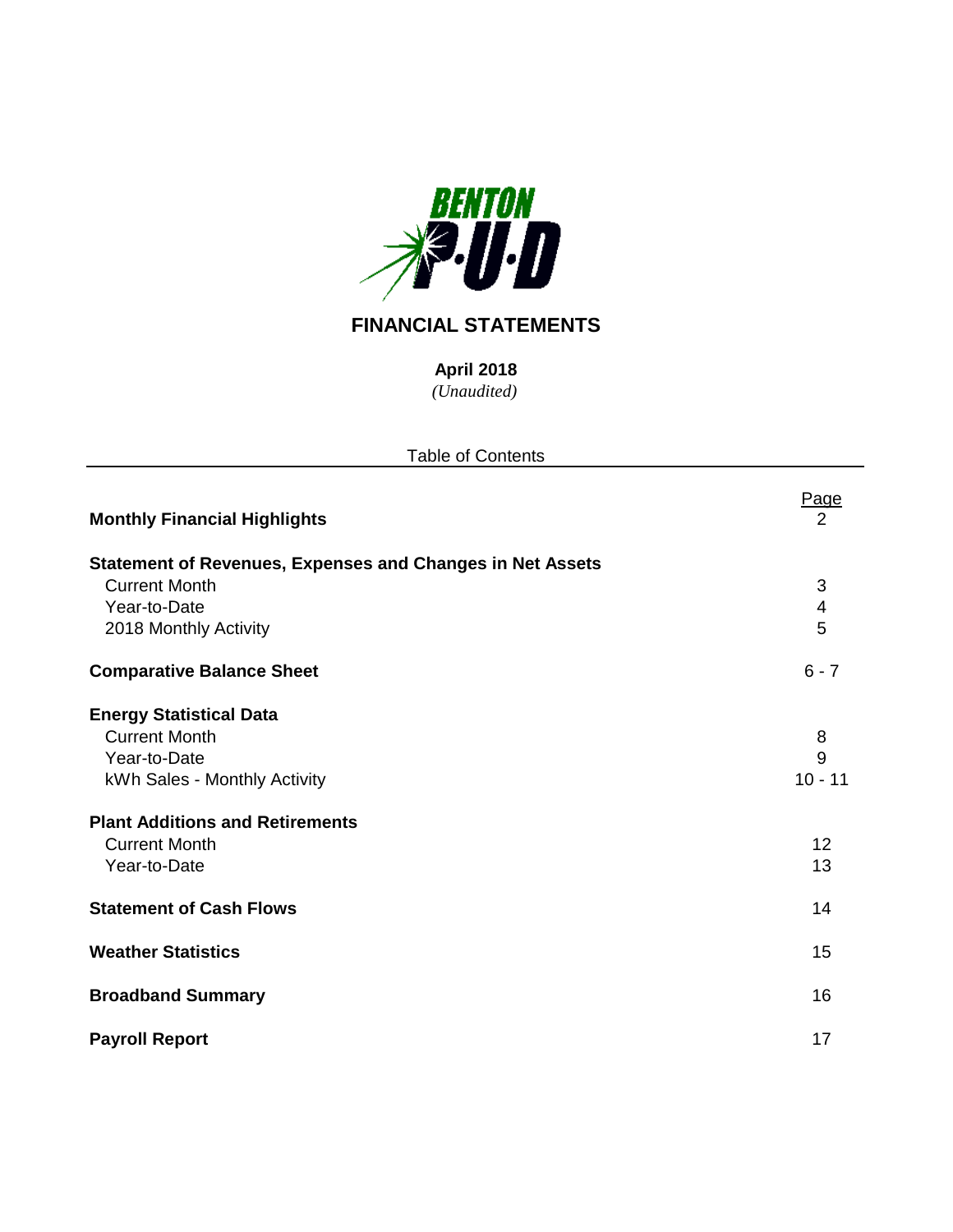

# *Financial Highlights April 2018*

 *Issue date: 5/21/18*

Financial highlights for the month of April:<br>  $\geqslant$  District operations resulted in a decre

- District operations resulted in a decrease in net assets of \$304,000 for the month.<br>
In the average temperature of 53.8° was 0.4° above normal. Heating degree days y The average temperature of 53.8° was 0.4° above normal. Heating degree days were 16% above the 5 year average.<br>> Total retail kWh billed during April was 6% above last year
- $\triangleright$  Total retail kWh billed during April was 6% above last year.<br> $\triangleright$  Net power supply costs were \$6.4M for the month with sec

> Net power supply costs were \$6.4M for the month with secondary market sales \$937,000 and an average price of \$15 per MWh.<br>> April's non-power operating costs of \$1.9M before taxes and depreciation were 7% above budget.

April's non-power operating costs of \$1.9M before taxes and depreciation were 7% above budget.<br>
> Net capital expenditures were \$1M for the month.

Net capital expenditures were \$1M for the month.

|                               | (in thousands of dollars) |          |            |           |            |            |     |     |             |     |            |            |                  |               |                         |
|-------------------------------|---------------------------|----------|------------|-----------|------------|------------|-----|-----|-------------|-----|------------|------------|------------------|---------------|-------------------------|
| <b>Change in Net Position</b> | Jan                       | Feb      | <b>Mar</b> | Apr       | <b>May</b> | <b>Jun</b> | Jul | Aug | <b>Sept</b> | Oct | <b>Nov</b> | <b>Dec</b> | <b>Total YTD</b> | <b>Budget</b> | 2018<br><b>Forecast</b> |
| Actual                        | \$1,556                   | (\$318)  | (\$853)    | (S305)    |            |            |     |     |             |     |            |            | \$81             |               | \$6,678                 |
| <b>Budget</b>                 | \$345                     | \$75     | (S947)     | (S1, 145) |            |            |     |     |             |     |            |            | (\$1,672)        | \$5,334       |                         |
|                               |                           |          |            |           |            |            |     |     |             |     |            |            |                  |               |                         |
|                               |                           |          |            |           |            |            |     |     |             |     |            |            |                  |               |                         |
| <b>Net Margin</b>             | Jan                       | Feb      | Mar        | Apr       | May        | Jun        | Jul | Aug | Sept        | Oct | <b>Nov</b> | <b>Dec</b> | <b>Total</b>     | <b>Budget</b> | Forecast                |
| <b>Retail Revenues</b>        | \$10,476                  | \$9,084  | \$8,753    | \$8,953   |            |            |     |     |             |     |            |            | \$37,267         | \$124,439     | \$124,506               |
| Less: Net Power Costs         | (6,050)                   | (6, 266) | (6, 392)   | (6, 411)  |            |            |     |     |             |     |            |            | (25, 119)        | (82, 528)     | (80,058)                |
| Net Margin                    | \$4,426                   | \$2,818  | \$2,361    | \$2,542   | \$0        | \$0        | \$0 | \$0 | \$0         | \$0 | \$0        | \$0        | \$12,147         | \$41,911      | \$44,448                |
|                               |                           |          |            |           |            |            |     |     |             |     |            |            |                  |               |                         |
| <b>Net Capital Costs</b>      | Jan                       | Feb      | Mar        | Apr       | May        | Jun        | Jul | Aug | Sept        | Oct | <b>Nov</b> | <b>Dec</b> | <b>Total</b>     | <b>Budget</b> |                         |
| <b>Capital Expenditures</b>   | \$1,037                   | \$1,462  | \$975      | \$1,268   |            |            |     |     |             |     |            |            | \$4,743          | \$19,666      |                         |
| Less: Capital Contributions   | (293)                     | (119)    | (32)       | (264)     |            |            |     |     |             |     |            |            | (708)            | (1, 377)      |                         |
| Net Capital Costs             | \$744                     | \$1,343  | \$943      | \$1,004   | \$0        | \$0        | \$0 | \$0 | \$0         | \$0 | \$0        | \$0        | \$4,035          | \$18,290      |                         |
| Net Capital Budget            | \$1,744                   | \$1,745  | \$1,663    | \$1,426   |            |            |     |     |             |     |            |            | \$6,577          |               |                         |
|                               |                           |          |            |           |            |            |     |     |             |     |            |            |                  |               |                         |

| <b>Load Statistics</b>           | Jan | Feb | <b>Mar</b> | Apr | <b>May</b> | Jun | Jul | Aug | Sept | Oct | <b>Nov</b> | Dec | <b>YTD Average   </b> | <b>Budget</b>   |
|----------------------------------|-----|-----|------------|-----|------------|-----|-----|-----|------|-----|------------|-----|-----------------------|-----------------|
| ' - Retail Sales (Billed)<br>aMW | 194 | 178 | 163        | 170 |            |     |     |     |      |     |            |     | 176 I                 | 200             |
| - Secondary Market Sales<br>aMW  | 105 | 116 | 07         | 90  |            |     |     |     |      |     |            |     | 99 I                  | 32 <sub>1</sub> |



+Actual retail revenues in the graph above and below include unbilled revenue to match revenues with expenses.





| <b>Kev Ratios</b>                                                         |        |
|---------------------------------------------------------------------------|--------|
| Current Ratio                                                             | 3.58:1 |
| Debt Service Coverage (2015 Actual)                                       | 2.93   |
| Debt Service Coverage (2016 Actual)                                       | 2.91   |
| Debt Service Coverage (2017 Actual)                                       | 3.40   |
| Debt Service Coverage (2018 Forecast)<br>(includes capital contributions) | 3.34   |

| <b>Other Statistics</b>                   |    |        |         |     |  |  |  |  |  |
|-------------------------------------------|----|--------|---------|-----|--|--|--|--|--|
| Unrestricted Undesignated Reserves        | \$ | 31.4   | million |     |  |  |  |  |  |
| Bond Insurance Replacement (designated \$ |    | 2.6    | million |     |  |  |  |  |  |
| Power Market Volatility (designated)      | \$ | 3.9    | million |     |  |  |  |  |  |
| Special Capital (designated)              | \$ | 15.4   | million |     |  |  |  |  |  |
| Customer Deposits (designated)            | \$ | 1.6    | million |     |  |  |  |  |  |
| Bond Principal & Interest (restricted)    | \$ | 1.8    | million |     |  |  |  |  |  |
| Bond Reserve Account (restricted)         | \$ | 1.1    | million |     |  |  |  |  |  |
| <b>Net Utility Plant</b>                  | S  | 126.9  | million |     |  |  |  |  |  |
| Long-Term Debt                            | \$ | 61.1   | million |     |  |  |  |  |  |
| <b>Active Service Locations</b>           |    | 53.560 | YTD     | 127 |  |  |  |  |  |
| Non-Contingent Employees                  |    | 147.75 |         |     |  |  |  |  |  |
| Contingent YTD FTE's                      |    | 1.41   |         |     |  |  |  |  |  |

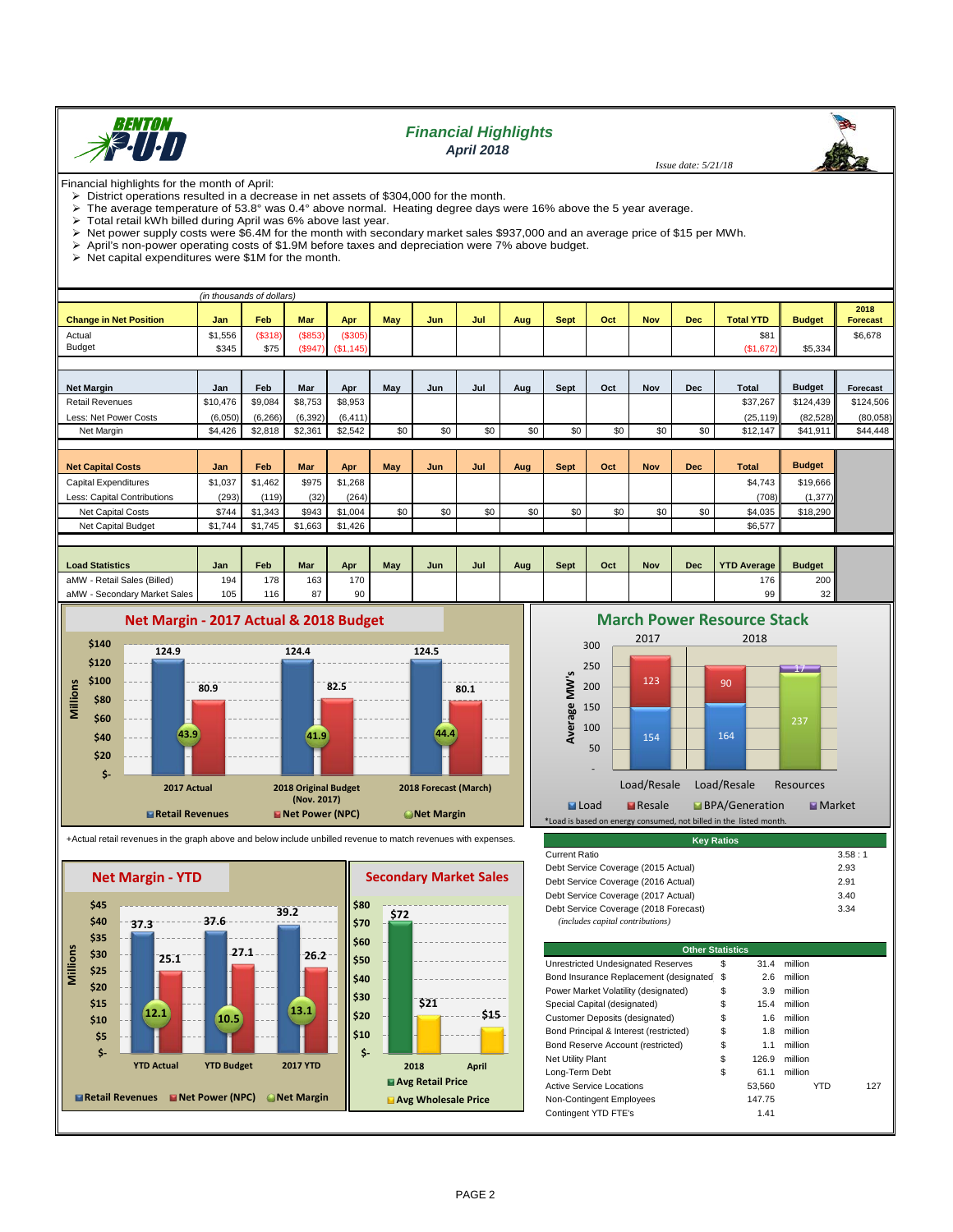#### **PUBLIC UTILITY DISTRICT NO.1 OF BENTON COUNTY STATEMENT OF REVENUES, EXPENSES, AND CHANGE IN NET POSITION APRIL 2018**

|                                                            | 4/30/18       |               |         | 4/30/17<br><b>PCT</b><br><b>VAR</b><br><b>ACTUAL</b> |                          |
|------------------------------------------------------------|---------------|---------------|---------|------------------------------------------------------|--------------------------|
|                                                            | <b>ACTUAL</b> | <b>BUDGET</b> |         |                                                      | <b>PCT</b><br><b>VAR</b> |
| <b>OPERATING REVENUES</b>                                  |               |               |         |                                                      |                          |
| Energy Sales - Retail                                      | 8,953,009     | 9,178,065     | $-2%$   | 8,296,902                                            | 8%                       |
| <b>City Occupation Taxes</b>                               | 454,944       | 429,552       | 6%      | 432,000                                              | 5%                       |
| <b>Bad Debt Expense</b>                                    | (16,000)      | (16, 784)     | $-5%$   | (15,000)                                             | 7%                       |
| <b>Energy Secondary Market Sales</b>                       | 936,756       | 425,327       | 120%    | 1,078,855                                            | $-13%$                   |
| Transmission of Power for Others                           | 126,440       | 75,000        | 69%     | 107,976                                              | 17%                      |
| <b>Broadband Revenue</b>                                   | 182,760       | 215,121       | $-15%$  | 177,464                                              | 3%                       |
| Other Revenue                                              | 122,048       | 97,618        | 25%     | 47,115                                               | 159%                     |
| <b>TOTAL OPERATING REVENUES</b>                            | 10,759,956    | 10,403,899    | 3%      | 10,125,312                                           | 6%                       |
| <b>OPERATING EXPENSES</b>                                  |               |               |         |                                                      |                          |
| <b>Purchased Power</b>                                     | 6,517,218     | 6,587,214     | $-1%$   | 6,634,660                                            | $-2%$                    |
| <b>Purchased Transmission &amp; Ancillary Services</b>     | 1,079,128     | 1,079,407     | 0%      | 1,064,731                                            | 1%                       |
| <b>Conservation Program</b>                                | (122, 506)    | 147,131       | $-183%$ | 121,547                                              | $-201%$                  |
| <b>Total Power Supply</b>                                  | 7,473,840     | 7,813,752     | $-4%$   | 7,820,937                                            | $-4%$                    |
| <b>Transmission Operation &amp; Maintenance</b>            | 4,387         | 9,933         | $-56%$  | 14,986                                               | $-71%$                   |
| Distribution Operation & Maintenance                       | 987,031       | 787,263       | 25%     | 768,110                                              | 29%                      |
| <b>Broadband Expense</b>                                   | 63,941        | 57,405        | 11%     | 31,398                                               | 104%                     |
| Customer Accounting, Collection & Information              | 317,544       | 351,331       | $-10%$  | 296,970                                              | 7%                       |
| Administrative & General                                   | 535,571       | 578,518       | $-7%$   | 563,829                                              | $-5%$                    |
| Subtotal before Taxes & Depreciation                       | 1,908,473     | 1,784,450     | 7%      | 1,675,294                                            | 14%                      |
| Taxes                                                      | 1,033,168     | 1,038,991     | $-1%$   | 985,185                                              | 5%                       |
| Depreciation & Amortization                                | 822,620       | 895,798       | $-8%$   | 831,482                                              | $-1%$                    |
| <b>Total Other Operating Expenses</b>                      | 3,764,261     | 3,719,239     | 1%      | 3,491,961                                            | 8%                       |
| <b>TOTAL OPERATING EXPENSES</b>                            | 11,238,101    | 11,532,991    | $-3%$   | 11,312,898                                           | $-1%$                    |
| <b>OPERATING INCOME (LOSS)</b>                             | (478, 145)    | (1, 129, 091) | -58%    | (1, 187, 587)                                        | $-60%$                   |
| <b>NONOPERATING REVENUES &amp; EXPENSES</b>                |               |               |         |                                                      |                          |
| Interest Income                                            | 90,998        | 33,333        | 173%    | 45,869                                               | 98%                      |
| Other Income                                               | 33,071        | 31,339        | 6%      | 18,375                                               | 80%                      |
| Other Expense                                              |               |               | n/a     |                                                      | n/a                      |
| <b>Interest Expense</b>                                    | (243, 898)    | (232, 726)    | 5%      | (245, 014)                                           | 0%                       |
| Debt Discount/Premium Amortization & Loss on Defeased Debt | 38,127        | 37,346        | 2%      | 41,348                                               | $-8%$                    |
| MtM Gain/(Loss) on Investments                             | (8, 405)      |               | n/a     | 14,580                                               | $-158%$                  |
| <b>TOTAL NONOPERATING REVENUES &amp; EXPENSES</b>          | (90, 107)     | (130, 707)    | $-31%$  | (124, 842)                                           | $-28%$                   |
| <b>INCOME (LOSS) BEFORE CAPITAL CONTRIBUTIONS</b>          | (568, 252)    | (1, 259, 798) | -55%    | (1,312,428)                                          | $-57%$                   |
| <b>CAPITAL CONTRIBUTIONS</b>                               | 263,614       | 114,729       | 130%    | 44,889                                               | >200%                    |
| <b>CHANGE IN NET POSITION</b>                              | (304, 638)    | (1, 145, 069) | $-73%$  | (1, 267, 539)                                        | $-76%$                   |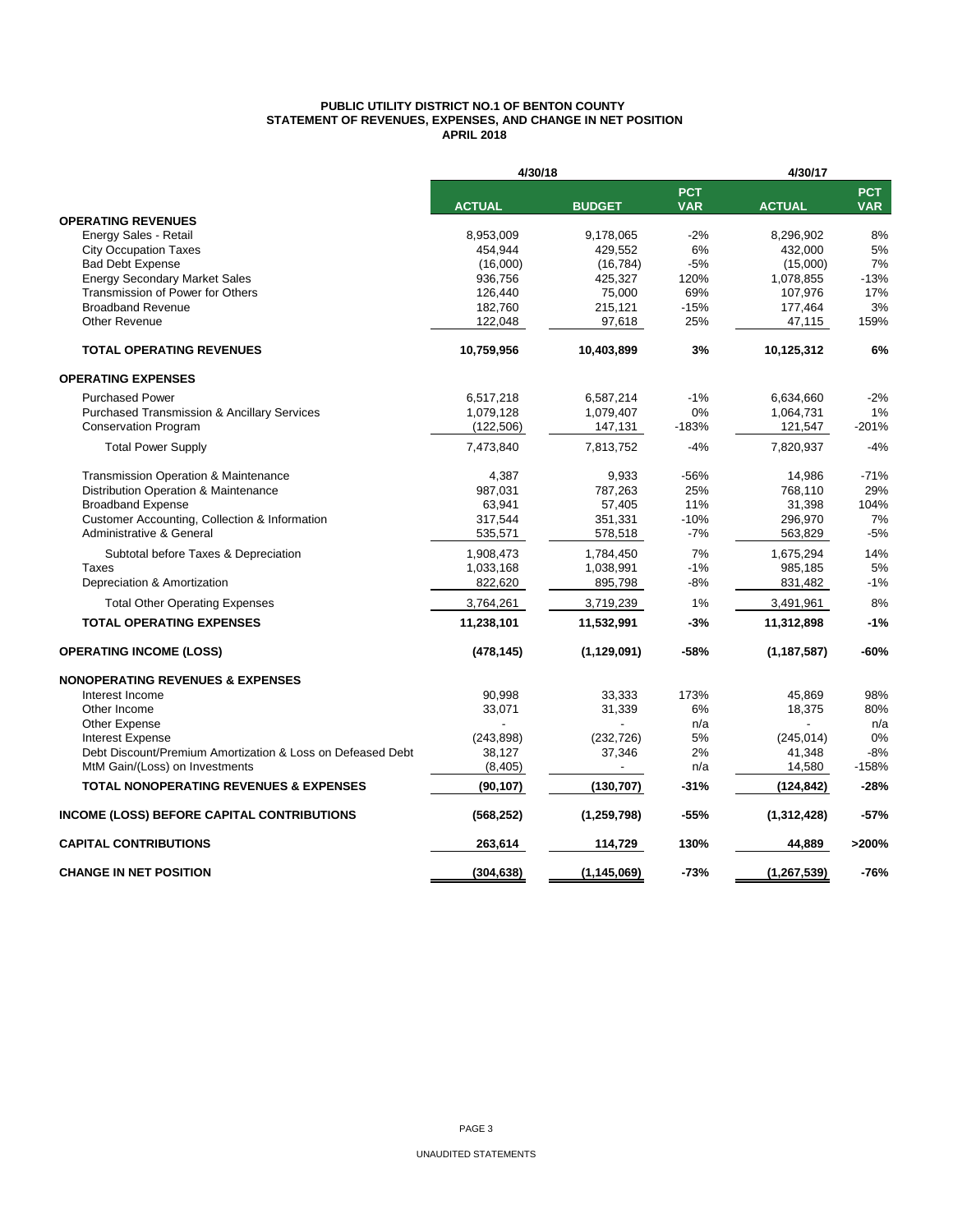#### **PUBLIC UTILITY DISTRICT NO.1 OF BENTON COUNTY STATEMENT OF REVENUES, EXPENSES, AND CHANGE IN NET POSITION YEAR TO DATE**

|                                                            | 4/30/18       |               |                          | 4/30/17       |                          |
|------------------------------------------------------------|---------------|---------------|--------------------------|---------------|--------------------------|
|                                                            | <b>ACTUAL</b> | <b>BUDGET</b> | <b>PCT</b><br><b>VAR</b> | <b>ACTUAL</b> | <b>PCT</b><br><b>VAR</b> |
| <b>OPERATING REVENUES</b>                                  |               |               |                          |               |                          |
| Energy Sales - Retail                                      | 37,266,502    | 37,576,810    | $-1%$                    | 39,236,222    | $-5%$                    |
| <b>City Occupation Taxes</b>                               | 2,149,534     | 2,125,460     | 1%                       | 2,382,616     | $-10%$                   |
| <b>Bad Debt Expense</b>                                    | (67,000)      | (75, 970)     | $-12%$                   | (73,000)      | $-8%$                    |
| <b>Energy Secondary Market Sales</b>                       | 5,928,640     | 4,393,176     | 35%                      | 5,628,025     | 5%                       |
| Transmission of Power for Others                           | 556,442       | 300,000       | 85%                      | 484,595       | 15%                      |
| <b>Broadband Revenue</b>                                   | 735,300       | 818,640       | $-10%$                   | 729,610       | 1%                       |
| Other Revenue                                              | 889,413       | 817,559       | 9%                       | 717,901       | 24%                      |
| <b>TOTAL OPERATING REVENUES</b>                            | 47,458,830    | 45,955,676    | 3%                       | 49,105,969    | $-3%$                    |
| <b>OPERATING EXPENSES</b>                                  |               |               |                          |               |                          |
| <b>Purchased Power</b>                                     | 27,097,982    | 26,949,020    | 1%                       | 27,751,644    | $-2%$                    |
| <b>Purchased Transmission &amp; Ancillary Services</b>     | 4,388,886     | 4,356,345     | 1%                       | 4,341,582     | 1%                       |
| <b>Conservation Program</b>                                | 117,288       | 500,084       | $-77%$                   | 171,441       | $-32%$                   |
| <b>Total Power Supply</b>                                  | 31,604,156    | 31,805,450    | $-1%$                    | 32,264,667    | $-2%$                    |
| Transmission Operation & Maintenance                       | 28,505        | 37,578        | $-24%$                   | 47,733        | $-40%$                   |
| Distribution Operation & Maintenance                       | 3,717,162     | 3,310,531     | 12%                      | 3,162,627     | 18%                      |
| <b>Broadband Expense</b>                                   | 288,489       | 271,816       | 6%                       | 216,084       | 34%                      |
| Customer Accounting, Collection & Information              | 1,393,463     | 1,379,998     | 1%                       | 1,138,911     | 22%                      |
| Administrative & General                                   | 2,757,913     | 2,488,159     | 11%                      | 2,417,232     | 14%                      |
|                                                            |               |               |                          |               |                          |
| Subtotal before Taxes & Depreciation                       | 8,185,532     | 7,488,081     | 9%                       | 6,982,587     | 17%                      |
| <b>Taxes</b>                                               | 4,617,394     | 4,719,069     | $-2%$                    | 5,049,379     | $-9%$                    |
| Depreciation & Amortization                                | 3,275,454     | 3,577,334     | -8%                      | 3,323,458     | $-1%$                    |
| <b>Total Other Operating Expenses</b>                      | 16,078,380    | 15,784,483    | 2%                       | 15,355,423    | 5%                       |
| <b>TOTAL OPERATING EXPENSES</b>                            | 47,682,535    | 47,589,933    | 0%                       | 47,620,090    | 0%                       |
| <b>OPERATING INCOME (LOSS)</b>                             | (223, 705)    | (1,634,258)   | -86%                     | 1,485,878     | $-115%$                  |
| <b>NONOPERATING REVENUES &amp; EXPENSES</b>                |               |               |                          |               |                          |
| Interest Income                                            | 297,234       | 133,333       | 123%                     | 165,362       | 80%                      |
| Other Income                                               | 124,759       | 125,357       | 0%                       | 311,000       | $-60%$                   |
| Other Expense                                              |               |               | n/a                      |               | n/a                      |
| <b>Interest Expense</b>                                    | (950, 855)    | (905,009)     | 5%                       | (963, 521)    | $-1%$                    |
| Debt Discount/Premium Amortization & Loss on Defeased Debt | 152,506       | 149,385       | 2%                       | 165,394       | $-8%$                    |
| MtM Gain/(Loss) on Investments                             | (26, 955)     |               | n/a                      | 16,970        | >200%                    |
| <b>TOTAL NONOPERATING REVENUES &amp; EXPENSES</b>          | (403, 311)    | (496, 934)    | -19%                     | (304,795)     | 32%                      |
| <b>INCOME (LOSS) BEFORE CAPITAL CONTRIBUTIONS</b>          | (627, 016)    | (2, 131, 192) | -71%                     | 1,181,084     | $-153%$                  |
| <b>CAPITAL CONTRIBUTIONS</b>                               | 707,654       | 458,916       | 54%                      | 120,381       | >200%                    |
| <b>CHANGE IN NET POSITION</b>                              | 80,639        | (1,672,276)   | $-105%$                  | 1,301,465     | $-94%$                   |
| <b>TOTAL NET POSITION, BEGINNING OF YEAR</b>               | 124,155,023   | 124,155,023   | 0%                       | 110,681,246   | $-2%$                    |
| <b>TOTAL NET POSITION, END OF YEAR</b>                     | 124,235,662   | 122,482,747   | 0.1%                     | 111,982,711   | $-4%$                    |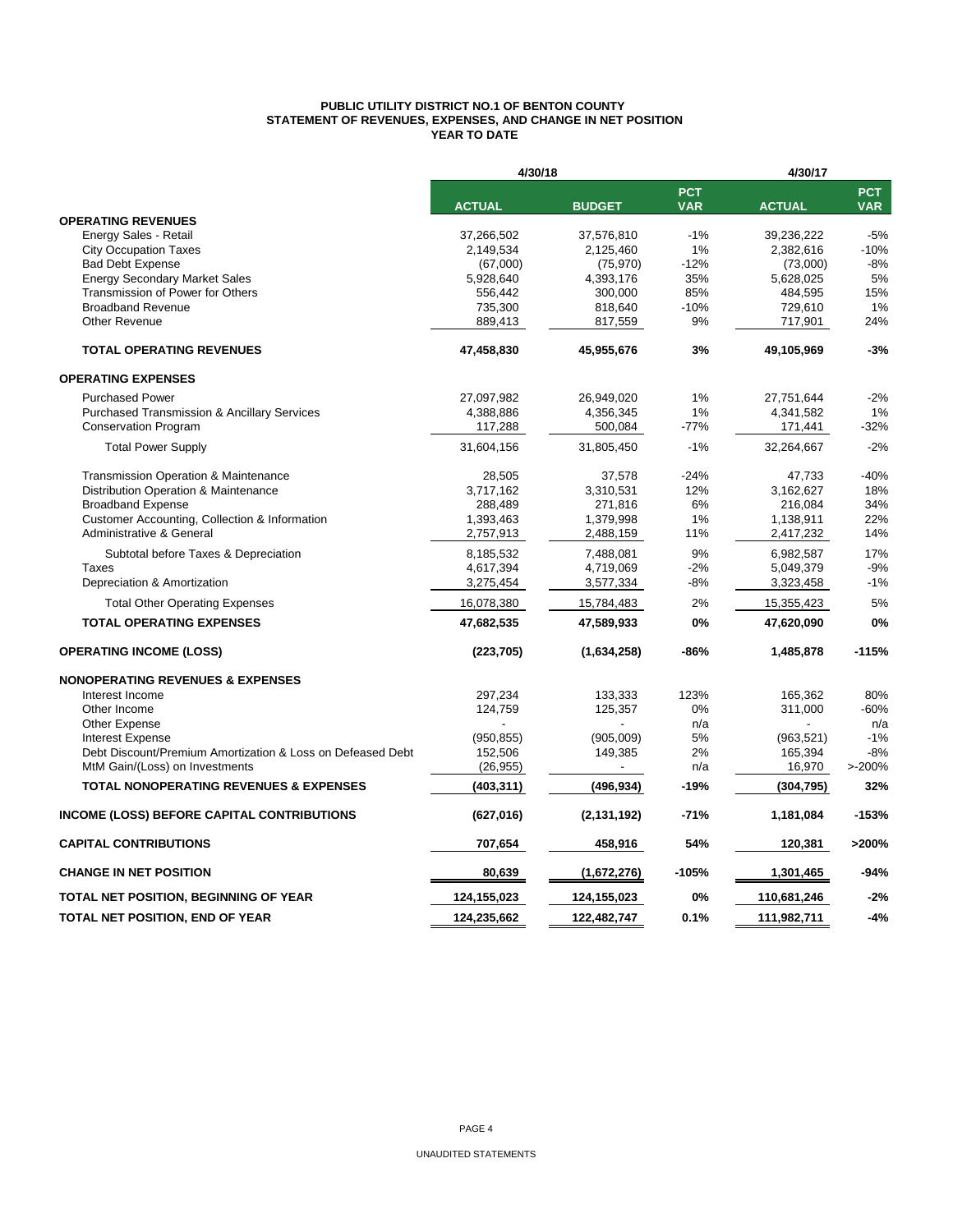#### **PUBLIC UTILITY DISTRICT NO. 1 OF BENTON COUNTY STATEMENT OF REVENUES, EXPENSES, AND CHANGE IN NET POSITION 2018 MONTHLY ACTIVITY**

|                                                   | January                  | February                 | <b>March</b>             | <b>April</b>             | May | June | July | August | September | October | November | December | <b>Total</b>             |
|---------------------------------------------------|--------------------------|--------------------------|--------------------------|--------------------------|-----|------|------|--------|-----------|---------|----------|----------|--------------------------|
| <b>OPERATING REVENUES</b>                         |                          |                          |                          |                          |     |      |      |        |           |         |          |          |                          |
| Energy Sales - Retail                             | \$10,476,299             | \$9,084,270              | \$8,752,924              | \$8,953,009              |     |      |      |        |           |         |          |          | \$37,266,502             |
| <b>City Occupation Taxes</b>                      | 645,112                  | 544,905                  | 504,574                  | 454,944                  |     |      |      |        |           |         |          |          | 2,149,535                |
| <b>Bad Debt Expense</b>                           | (19,000)                 | (16,000)                 | (16,000)                 | (16,000)                 |     |      |      |        |           |         |          |          | (67,000)                 |
| <b>Energy Secondary Market Sales</b>              | 2,013,000                | 1,503,757                | 1,475,128                | 936,756                  |     |      |      |        |           |         |          |          | 5,928,641                |
| Transmission of Power for Others                  | 140,137                  | 110,045                  | 179,821                  | 126,440                  |     |      |      |        |           |         |          |          | 556,443                  |
| <b>Broadband Revenue</b>                          | 188,237                  | 182,621                  | 181,682                  | 182,760                  |     |      |      |        |           |         |          |          | 735,300                  |
| Other Electric Revenue                            | 603,153                  | 70,972                   | 93,240                   | 122,048                  |     |      |      |        |           |         |          |          | 889,413                  |
| <b>TOTALOPERATING REVENUES</b>                    | 14,046,938               | 11,480,570               | 11,171,369               | 10,759,957               |     |      |      |        |           |         |          |          | 47,458,834               |
| <b>OPERATING EXPENSES</b>                         |                          |                          |                          |                          |     |      |      |        |           |         |          |          |                          |
| <b>Purchased Power</b>                            | 6,997,524                | 6,825,520                | 6,757,720                | 6,517,218                |     |      |      |        |           |         |          |          | 27,097,982               |
| Purchased Transmission & Ancillary Services       | 1,110,171                | 1,101,369                | 1,098,218                | 1,079,128                |     |      |      |        |           |         |          |          | 4,388,886                |
| <b>Conservation Program</b>                       | 95,599                   | (47, 157)                | 191,352                  | (122, 506)               |     |      |      |        |           |         |          |          | 117,288                  |
|                                                   |                          |                          |                          |                          |     |      |      |        |           |         |          |          |                          |
| <b>Total Power Supply</b>                         | 8,203,294                | 7,879,732                | 8,047,290                | 7,473,840                |     |      |      |        |           |         |          |          | 31,604,156               |
| Transmission Operation & Maintenance              | 5,734                    | 7,919                    | 10,464                   | 4,387                    |     |      |      |        |           |         |          |          | 28,504                   |
| Distribution Operation & Maintenance              | 856,447                  | 926,604                  | 947,080                  | 987,031                  |     |      |      |        |           |         |          |          | 3,717,162                |
| <b>Broadband Expense</b>                          | 67,753                   | 63,993                   | 92,802                   | 63,941                   |     |      |      |        |           |         |          |          | 288,489                  |
| Customer Accounting, Collection & Information     | 410,400                  | 314,792                  | 350,727                  | 317,544                  |     |      |      |        |           |         |          |          | 1,393,463                |
| Administrative & General                          | 953,338                  | 656,854                  | 612,150                  | 535,571                  |     |      |      |        |           |         |          |          | 2,757,913                |
|                                                   |                          |                          |                          |                          |     |      |      |        |           |         |          |          |                          |
| Subtotal before Taxes & Depreciation              | 2,293,672                | 1,970,162                | 2,013,223                | 1,908,474                |     |      |      |        |           |         |          |          | 8,185,531                |
| Taxes                                             | 1,346,727                | 1,145,833                | 1,091,666                | 1,033,168                |     |      |      |        |           |         |          |          | 4,617,394                |
| Depreciation & Amortization                       | 813,688                  | 818,195                  | 820,951                  | 822,620                  |     |      |      |        |           |         |          |          | 3,275,454                |
| <b>Total Other Operating Expenses</b>             | 4,454,087                | 3,934,190                | 3,925,840                | 3,764,262                |     |      |      |        |           |         |          |          | 16,078,379               |
| <b>TOTAL OPERATING EXPENSES</b>                   | 12,657,381               | 11,813,922               | 11,973,130               | 11,238,102               |     |      |      |        |           |         |          |          | 47,682,535               |
| <b>OPERATING INCOME (LOSS)</b>                    | 1,389,557                | (333, 352)               | (801, 761)               | (478, 145)               |     |      |      |        |           |         |          |          | (223, 701)               |
| <b>NONOPERATING REVENUES &amp; EXPENSES</b>       |                          |                          |                          |                          |     |      |      |        |           |         |          |          |                          |
| Interest Income                                   | 68,157                   | 62,266                   | 75,813                   | 90,998                   |     |      |      |        |           |         |          |          | 297,234                  |
| Other Income                                      | 29,299                   | 33,099                   | 29,288                   | 33,071                   |     |      |      |        |           |         |          |          | 124,757                  |
| Other Expense                                     | $\overline{\phantom{a}}$ | $\blacksquare$           | $\overline{\phantom{a}}$ | $\blacksquare$           |     |      |      |        |           |         |          |          |                          |
| <b>Interest Expense</b>                           | (235, 205)               | (236, 074)               | (235, 677)               | (243, 898)               |     |      |      |        |           |         |          |          | (950, 854)               |
| Debt Discount & Expense Amortization              | 38,127                   | 38,127                   | 38,127                   | 38,127                   |     |      |      |        |           |         |          |          | 152,508                  |
| MtM Gain/(Loss) on Investments                    | (27, 135)                | (1,038)                  | 9,623                    | (8, 405)                 |     |      |      |        |           |         |          |          | (26, 955)                |
| Loss in Joint Ventures/Special Assessments        |                          | $\overline{\phantom{a}}$ | $\blacksquare$           | $\overline{\phantom{a}}$ |     |      |      |        |           |         |          |          | $\overline{\phantom{a}}$ |
| <b>TOTAL NONOPERATING REV/EXP</b>                 | (126, 757)               | (103, 620)               | (82, 826)                | (90, 107)                |     |      |      |        |           |         |          |          | (403, 310)               |
|                                                   |                          |                          |                          |                          |     |      |      |        |           |         |          |          |                          |
| <b>INCOME (LOSS) BEFORE CAPITAL CONTRIBUTIONS</b> | 1,262,800                | (436, 972)               | (884, 587)               | (568, 252)               |     |      |      |        |           |         |          |          | (627, 011)               |
| <b>CAPITAL CONTRIBUTIONS</b>                      | 293,142                  | 118,937                  | 31,961                   | 263,614                  |     |      |      |        |           |         |          |          | 707,654                  |
| <b>CHANGE IN NET POSITION</b>                     | \$1,555,942              | (\$318,035)              | (\$852, 626)             | (\$304,638)              | \$0 | \$0  | \$0  | \$0    | \$0       | \$0     | \$0      | \$0      | \$80,643                 |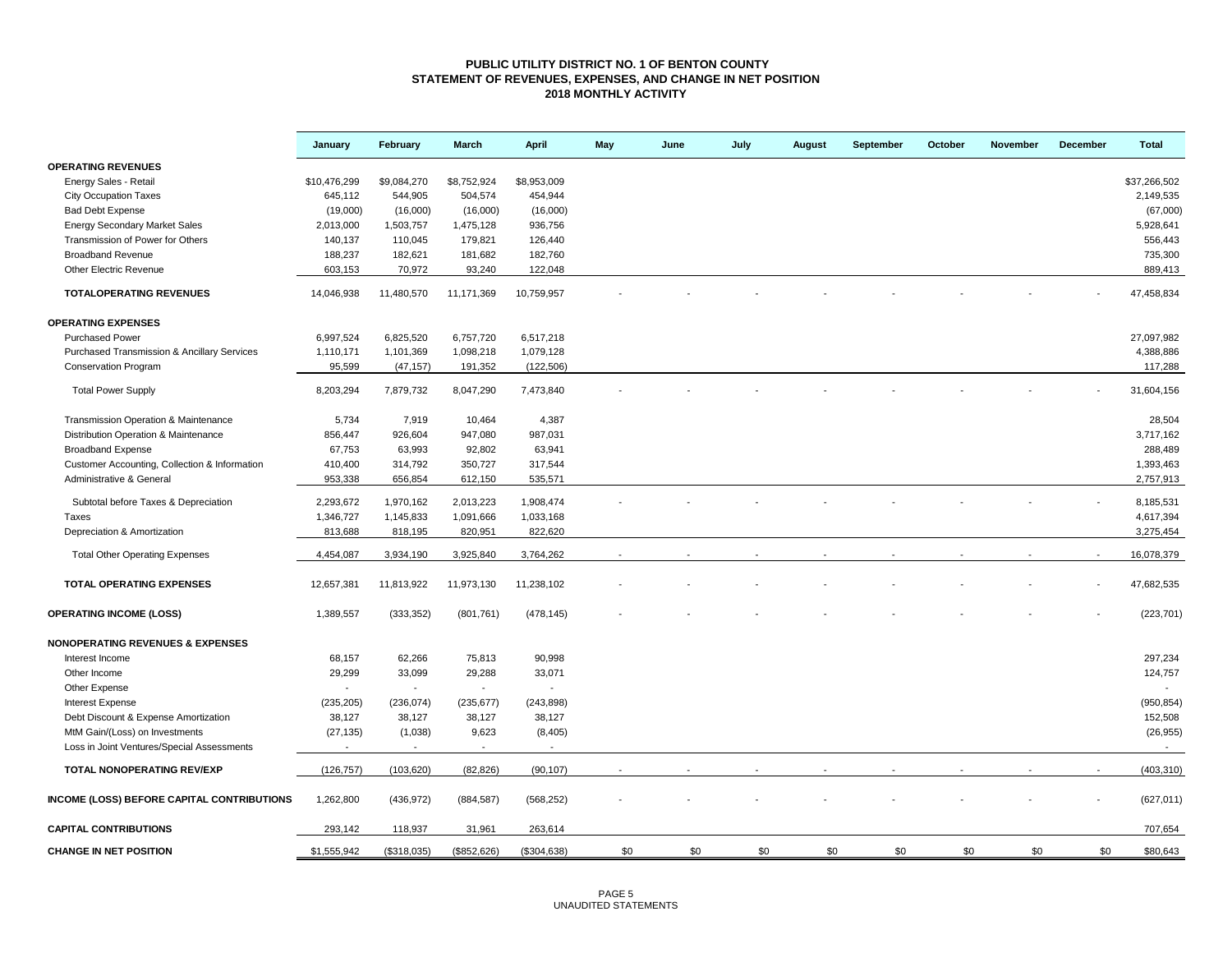# **PUBLIC UTILITY DISTRICT NO. 1 OF BENTON COUNTY COMPARATIVE STATEMENT OF NET POSITION ASSETS AND DEFERRED OUTFLOWS OF RESOURCES**

|                                                           |                 |                 | Increase/(Decrease) |                |  |
|-----------------------------------------------------------|-----------------|-----------------|---------------------|----------------|--|
|                                                           | 4/30/2018       | 4/30/2017       | <b>Amount</b>       | <b>Percent</b> |  |
| <b>ASSETS</b>                                             |                 |                 |                     |                |  |
| <b>CURRENT ASSETS</b>                                     |                 |                 |                     |                |  |
| Cash & Cash Equivalents                                   |                 |                 |                     |                |  |
| Unrestricted Cash & Cash Equivalents                      | 20,553,494      | 11,378,837      | \$9,174,657         |                |  |
| <b>Restricted Construction Account</b>                    |                 |                 |                     |                |  |
| Investments                                               | 12,589,570      | 19,931,860      | (7, 342, 290)       |                |  |
| Designated Debt Service Reserve Fund                      | 2,612,152       | 3,032,152       | (420,000)           |                |  |
| Designated Power Market Voltly                            | 3,850,000       | 3,300,000       | 550,000             |                |  |
| Designated Special Capital Rsv                            | 15,376,052      | 16,863,084      | (1,487,032)         |                |  |
| <b>Designated Customer Deposits</b>                       | 1,600,000       | 1,400,000       | 200,000             |                |  |
| Accounts Receivable, net                                  | 9,506,078       | 10,533,106      | (1,027,028)         |                |  |
| <b>BPA Prepay Receivable</b>                              | 600,000         | 600,000         |                     |                |  |
| Accrued Interest Receivable                               | 86,617          | 75,959          | 10,658              |                |  |
| Wholesale Power Receivable                                | 900,678         | 885,661         | 15,017              |                |  |
| <b>Accrued Unbilled Revenue</b>                           | 3,100,000       | 3,000,000       | 100,000             |                |  |
| <b>Inventory Materials &amp; Supplies</b>                 | 5,496,514       | 5,722,867       | (226, 353)          |                |  |
| Prepaid Expenses & Option Premiums                        | 512,857         | 344,910         | 167,947             |                |  |
| <b>Total Current Assets</b>                               | 76,784,013      | 77,068,436      | (284, 423)          | 0%             |  |
| <b>NONCURRENT ASSETS</b>                                  |                 |                 |                     |                |  |
| <b>Restricted Bond Reserve Fund</b>                       | 1,107,865       | 1,107,865       | $\Omega$            |                |  |
| <b>Other Receivables</b>                                  | 96,860          | 97,191          | (331)               |                |  |
| <b>Preliminary Surveys</b>                                | 104,325         | 50,491          | 53,834              |                |  |
| <b>BPA Prepay Receivable</b>                              | 5,650,000       | 6,250,000       | (600,000)           |                |  |
| Deferred Purchased Power Costs                            | 6,342,358       | 7,263,430       | (921, 072)          |                |  |
|                                                           | 13,301,407      | 14,768,977      | (867, 570)          | $-10%$         |  |
| <b>Utility Plant</b>                                      |                 |                 |                     |                |  |
| Land and Intangible Plant                                 | 3,502,432       | 3,500,510       | 1,922               |                |  |
| <b>Electric Plant in Service</b>                          | 310,878,531     | 305,027,221     | 5,851,310           |                |  |
| <b>Construction Work in Progress</b>                      | 4,019,170       | 7,953,089       | (3,933,919)         |                |  |
| <b>Accumulated Depreciation</b>                           | (191, 486, 877) | (191, 632, 598) | 145,721             |                |  |
| <b>Net Utility Plant</b>                                  | 126,913,256     | 124,848,222     | 2,065,034           | 2%             |  |
| <b>Total Noncurrent Assets</b>                            | 140,214,663     | 139,617,199     | 597,464             | 0%             |  |
| <b>Total Assets</b>                                       | 216,998,676     | 216,685,635     | 313,041             | 0%             |  |
| DEFERRED OUTFLOWS OF RESOURCES                            |                 |                 |                     |                |  |
| Unamortized Loss on Defeased Debt                         | (22, 757)       | (7, 781)        | (14, 976)           |                |  |
| <b>Pension Deferred Outflow</b>                           | 1,429,022       | 2,019,755       | (590, 733)          |                |  |
| Accumulated Decrease in Fair Value of Hedging Derivatives | 1,012,588       | 827,245         | 185,343             |                |  |
| <b>Total Deferred Outflows of Resources</b>               | 2,418,853       | 2,839,219       | (420, 366)          |                |  |
|                                                           |                 |                 |                     |                |  |
| TOTAL ASSETS & DEFERRED OUTFLOWS OF RESOURCES             | 219,417,529     | 219,524,854     | (107,325)           | 0%             |  |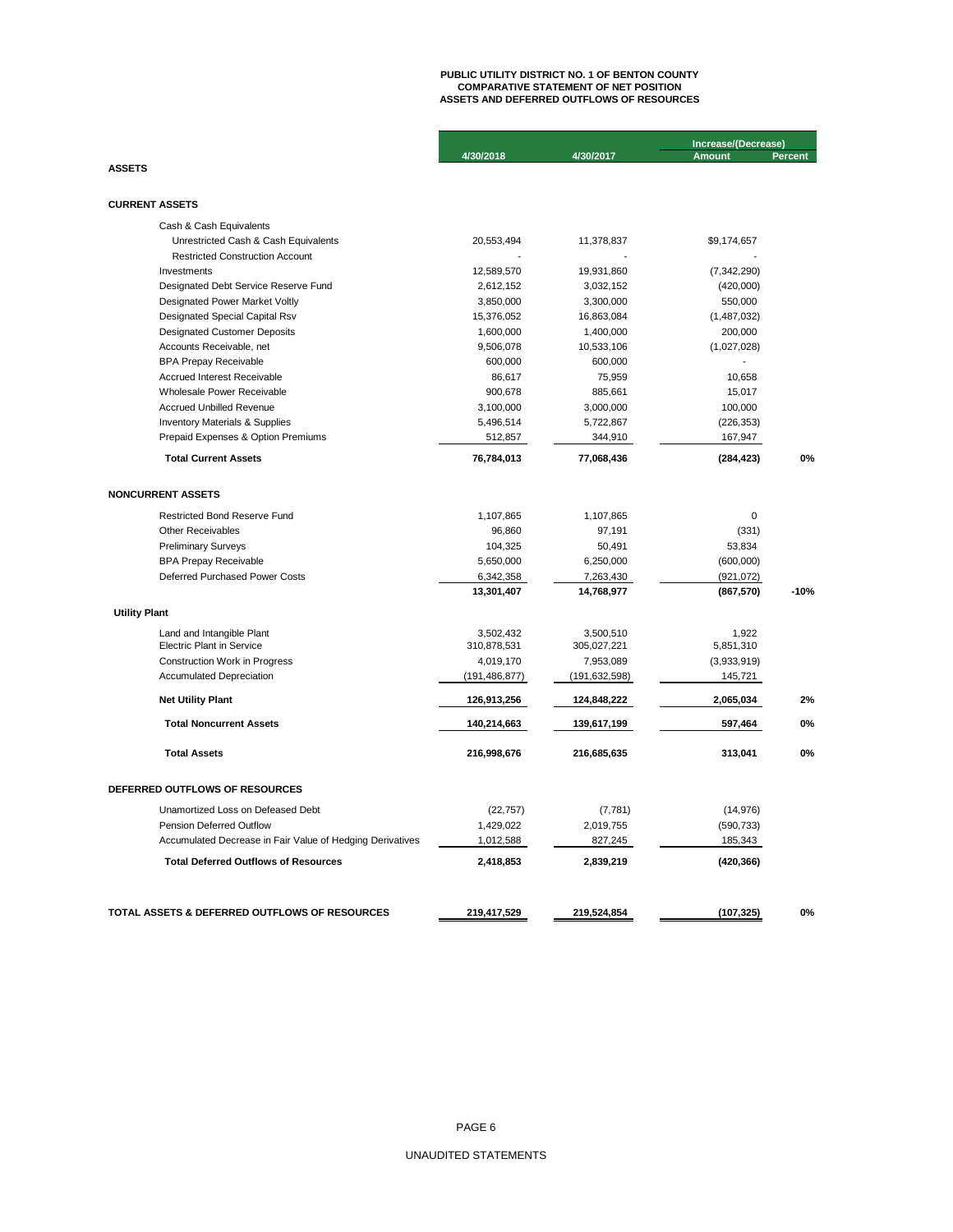# **PUBLIC UTILITY DISTRICT NO. 1 OF BENTON COUNTY COMPARATIVE STATEMENT OF NET POSITION LIABILITIES AND DEFERRED INFLOWS OF RESOURCES**

|                                                           |             |                         | Increase/(Decrease) |         |
|-----------------------------------------------------------|-------------|-------------------------|---------------------|---------|
| <b>LIABILITIES</b>                                        | 4/30/2018   | 4/30/2017               | Amount              | Percent |
|                                                           |             |                         |                     |         |
| <b>CURRENT LIABILITIES</b>                                |             |                         |                     |         |
| <b>Warrants Outstanding</b>                               |             |                         | \$0                 |         |
| <b>Accounts Payable</b>                                   | 9,058,186   | 8,967,092               | 91,094              |         |
| <b>Customer Deposits</b>                                  | 1,735,880   | 1,502,465               | 233,415             |         |
| <b>Accrued Taxes Payable</b>                              | 4,352,587   | 4,136,076               | 216,511             |         |
| Other Current & Accrued Liabilities                       | 2,741,438   | 2,839,152               | (97, 714)           |         |
| Accrued Interest Payable                                  | (0)         | 1,455,469               | (1,455,469)         |         |
| Revenue Bonds, Current Portion                            | 3,570,000   | 3,045,000               | 525,000             |         |
| <b>Total Current Liabilities</b>                          | 21,458,090  | 21,945,254              | (487, 164)          | $-2%$   |
| <b>NONCURRENT LIABILITIES</b>                             |             |                         |                     |         |
| 2010 Bond Issue                                           | 17,345,000  | 17,345,000              |                     |         |
| 2011 Bond Issue                                           | 13,520,000  | 17,090,000              | (3,570,000)         |         |
| 2016 Bond Issue                                           | 22,470,000  | 22,470,000              |                     |         |
| Unamortized Premium & Discount                            | 4,179,436   | 4,674,484               | (495, 048)          |         |
| Pension Liability                                         | 9,884,887   | 13,019,386              | (3, 134, 499)       |         |
| Deferred Revenue                                          | 495,857     | 1,156,180               | (660, 323)          |         |
| <b>BPA Prepay Incentive Credit</b>                        | 1,679,781   | 1,841,037               | (161, 256)          |         |
| <b>Other Liabilities</b>                                  | 1,483,323   | 1,258,961               | 224,362             |         |
| <b>Total Noncurrent Liabilities</b>                       | 71,058,284  | 78,855,048              | (4,226,764)         | $-10%$  |
| <b>Total Liabilities</b>                                  | 92,516,375  | 100,800,302             | (4,713,927)         | $-8%$   |
| DEFERRED INFLOWS OF RESOURCES                             |             |                         |                     |         |
| Pension Deferred Inflow                                   | 1,866,603   | 245,673                 | 1,620,930           |         |
| Accumulated Increase in Fair Value of Hedging Derivatives | 798,890     | 1,141,562               | (342, 672)          |         |
| <b>Total Deferred Inflows of Resources</b>                | 2,665,493   | 1,387,235               | 1,278,258           | 92%     |
| <b>NET POSITION</b>                                       |             |                         |                     |         |
| Net Investment in Capital Assets                          | 65,806,062  |                         |                     |         |
| <b>Restricted for Debt Service</b>                        | 1,107,865   | 60,215,957<br>1,107,865 | 5,590,105<br>0      |         |
| Unrestricted                                              | 57,321,734  | 56,013,495              | 1,308,239           |         |
| <b>Total Net Position</b>                                 | 124,235,661 | 117,337,317             | 6,898,344           | 6%      |
|                                                           |             |                         |                     |         |
| TOTAL NET POSITION, LIABILITIES AND                       |             |                         |                     |         |
| DEFERRED INFLOWS OF RESOURCES                             | 219,417,529 | 219,524,854             | (107, 325)          | 0%      |
| <b>CURRENT RATIO:</b>                                     | 3.58:1      | 3.51:1                  |                     |         |
| (Current Assets / Current Liabilities)                    |             |                         |                     |         |
| <b>WORKING CAPITAL:</b>                                   | 55,325,923  | \$55,123,182            | \$202,741           | 0%      |
| (Current Assets less Current Liabilities)                 |             |                         |                     |         |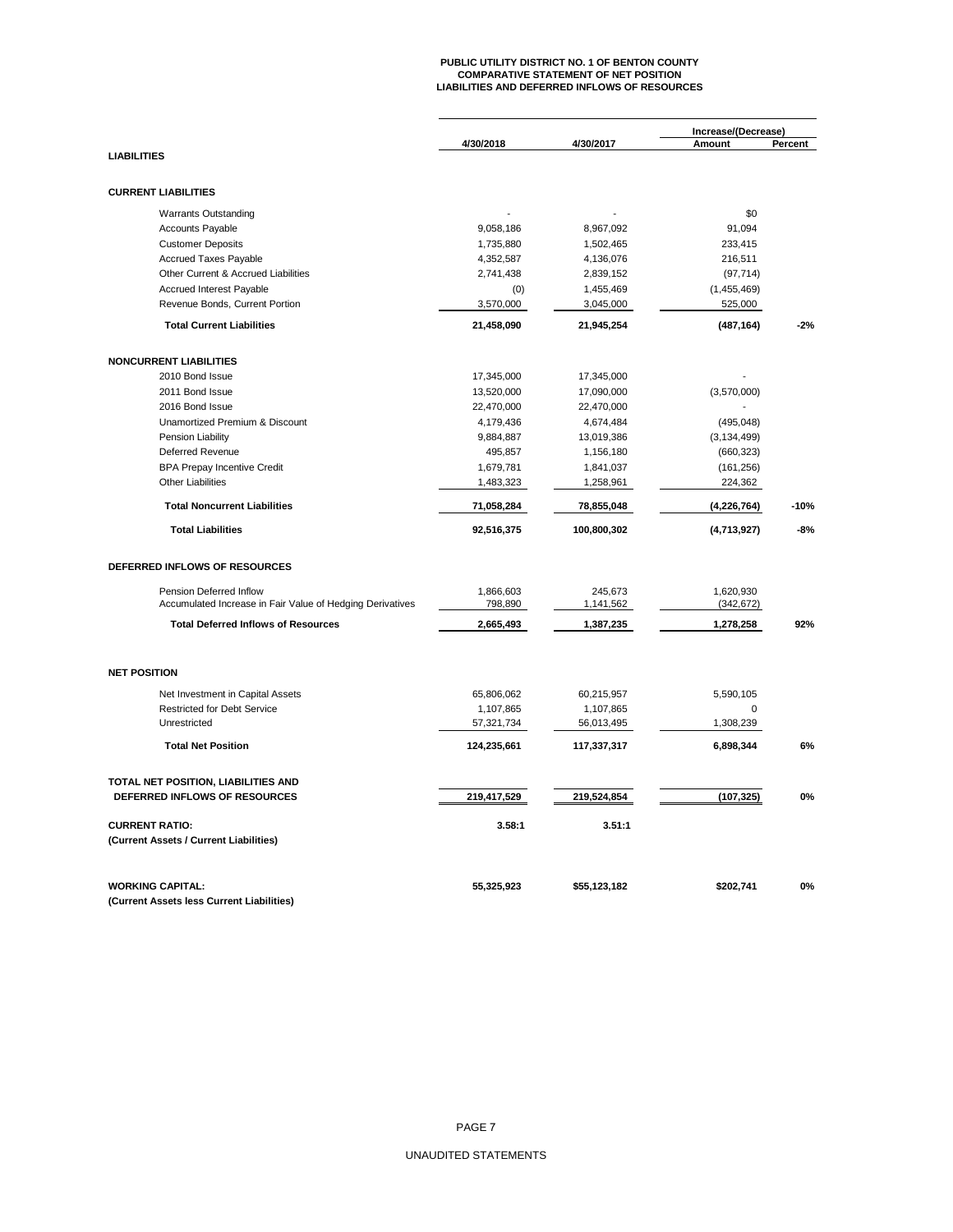#### **PUBLIC UTILITY DISTRICT NO. 1 OF BENTON COUNTY ENERGY STATISTICAL DATA CURRENT MONTH**

|                                                               | 4/30/2018          |                    |            | 4/30/2017               |            |
|---------------------------------------------------------------|--------------------|--------------------|------------|-------------------------|------------|
|                                                               |                    |                    | <b>PCT</b> |                         | <b>PCT</b> |
|                                                               | <b>ACTUAL</b>      | <b>BUDGET</b>      | <b>VAR</b> | <b>ACTUAL</b>           | <b>VAR</b> |
| <b>ENERGY SALES RETAIL - REVENUE</b>                          |                    |                    |            |                         |            |
| Residential                                                   | 4,531,330          | \$4,159,552        | 9%         | 4,340,774               | 4%         |
| <b>Small General Service</b><br><b>Medium General Service</b> | 693,605<br>957,169 | 670,484<br>892,440 | 3%<br>7%   | 627,292<br>939,781      | 11%<br>2%  |
| Large General Service                                         | 1,107,201          | 966,625            | 15%        | 1,069,110               | 4%         |
| Large Industrial                                              | 274,889            | 288,974            | $-5%$      | 298,851                 | $-8%$      |
| Small Irrigation                                              | 69,755             | 106,168            | $-34%$     | 43,315                  | 61%        |
| Large Irrigation                                              | 1,462,296          | 2,234,582          | $-35%$     | 1,121,729               | >200%      |
| <b>Street Lights</b>                                          | 17,795             | 17,809             | 0%         | 17,465                  | 2%         |
| <b>Security Lights</b>                                        | 22,361             | 24,253             | $-8%$      | 22,403                  | 0%         |
| <b>Unmetered Accounts</b>                                     | 16,608             | 17,177             | $-3%$      | 16,182                  | 3%         |
| <b>Billed Revenues Before Taxes &amp; Unbilled Revenue</b>    | \$9,153,009        | \$9,378,065        | $-2%$      | \$8,496,902             | 8%         |
| <b>Unbilled Revenue</b>                                       | (200,000)          | (200,000)          | 0%         | (200,000)               | 0%         |
| <b>Energy Sales Retail Subtotal</b>                           | \$8,953,009        | \$9,178,065        | -2%        | \$8,296,902             | 8%         |
| <b>City Occupation Taxes</b>                                  | 454,944            | 429,552            | 6%         | 432,000                 | 5%         |
| Bad Debt Expense (0.16% of retail sales)                      | (16,000)           | (16, 784)          | $-5%$      | (15,000)                | 7%         |
| <b>TOTAL SALES - REVENUE</b>                                  | \$9,391,953        | \$9,590,833        | $-2%$      | \$8,713,902             | 8%         |
|                                                               |                    |                    |            |                         |            |
| <b>ENERGY SALES RETAIL - kWh</b>                              |                    |                    |            |                         |            |
| Residential                                                   | 51,994,462         | 47,248,763         | 10%        |                         | 2%         |
| <b>Small General Service</b>                                  |                    |                    | 4%         | 50,897,608<br>8,459,581 | 9%         |
| <b>Medium General Service</b>                                 | 9,262,432          | 8,939,077          | 0%         |                         | $-1%$      |
|                                                               | 13,836,653         | 13,772,588         |            | 13,953,993              |            |
| Large General Service                                         | 18,279,971         | 16,486,477         | 11%        | 17,691,033              | 3%         |
| Large Industrial                                              | 5,195,640          | 5,478,739          | $-5%$      | 5,959,920               | $-13%$     |
| Small Irrigation                                              | 846,581            | 1,444,168          | $-41%$     | 434,783                 | 95%        |
| Large Irrigation                                              | 22,783,855         | 41,294,030         | $-45%$     | 17,886,279              | >200%      |
| <b>Street Lights</b>                                          | 211,310            | 217,917            | $-3%$      | 211,253                 | 0%         |
| <b>Security Lights</b>                                        | 89,927             | 108,732            | $-17%$     | 91,545                  | $-2%$      |
| <b>Unmetered Accounts</b>                                     | 255,332            | 254,253            | 0%         | 253,715                 | 1%         |
| <b>TOTAL kWh BILLED</b>                                       | 122,756,163        | 135,244,745        | -9%        | 115,839,710             | 6%         |
|                                                               |                    |                    |            |                         |            |
| <b>NET POWER COST</b>                                         |                    |                    |            |                         |            |
| <b>BPA Power Costs</b>                                        |                    |                    |            |                         |            |
| Slice                                                         | \$2,905,797        | \$2,922,186        | $-1%$      | \$2,825,681             | 3%         |
| <b>Block</b>                                                  | 2,397,742          | 2,381,998          | 1%         | 2,424,737               | $-1%$      |
| Subtotal                                                      | 5,303,539          | 5,304,184          | 0%         | 5,250,418               | 1%         |
| <b>Other Power Purchases</b>                                  | 573,340            | 657,779            | $-13%$     | 629,275                 | $-9%$      |
| Frederickson                                                  | 640,339            | 625,251            | 2%         | 754,968                 | $-15%$     |
| Transmission                                                  | 903,362            | 894,671            | 1%         | 772,766                 | 17%        |
| Ancillary                                                     | 175,766            | 184,736            | $-5%$      | 291,964                 | $-40%$     |
| <b>Conservation Program</b>                                   | (122, 506)         | 147,131            | >200%      | 121,547                 | >200%      |
| <b>Gross Power Costs</b>                                      | 7,473,840          | 7,813,752          | $-4%$      | 7,820,938               | $-4%$      |
| Less Secondary Market Sales-Energy                            | (936, 756)         | (425, 327)         | 120%       | (973, 145)              | $-4%$      |
| Less Secondary Market Sales-Gas                               |                    |                    | n/a        | (105, 710)              | n/a        |
| Less Transmission of Power for Others                         | (126, 440)         | (75,000)           | 69%        | (107, 976)              | 17%        |
| <b>NET POWER COSTS</b>                                        | \$6,410,644        | \$7,313,425        | $-12%$     | \$6,634,107             | $-3%$      |
|                                                               |                    |                    |            |                         |            |
| <b>NET POWER - kWh</b>                                        |                    |                    |            |                         |            |
| <b>BPA Power</b>                                              |                    |                    |            |                         |            |
| Slice                                                         | 104,406,000        | 75,644,957         | 38%        | 117,285,000             | $-11%$     |
| <b>Block</b>                                                  | 62,497,000         | 62,497,387         | 0%         | 64,014,000              | $-2%$      |
| Subtotal                                                      | 166,903,000        | 138, 142, 344      | 21%        | 181,299,000             | $-8%$      |
| Other Power Purchases                                         | 17,982,000         | 23,605,630         | -24%       | 21,196,000              | $-15%$     |
| Frederickson                                                  |                    |                    | n/a        |                         | n/a        |
| Gross Power kWh                                               | 184,885,000        | 161,747,974        | 14%        | 202,495,000             | $-9%$      |
| Less Secondary Market Sales                                   | (64, 509, 000)     | (30, 137, 883)     | 114%       | (88, 468, 000)          | -27%       |
| Less Transmission Losses/Imbalance                            | (2,570,000)        | (1,799,909)        | 43%        | (3,036,000)             | $-15%$     |
| <b>NET POWER - kWh</b>                                        | 117,806,000        | 129,810,182        | -9%        | 110,991,000             | 6%         |
|                                                               |                    |                    |            |                         |            |
| <b>COST PER MWh: (dollars)</b>                                |                    |                    |            |                         |            |
| Gross Power Cost (average)                                    | \$40.42            | \$48.31            | $-16%$     | \$38.62                 | 5%         |
| Net Power Cost                                                | \$54.42            | \$56.34            | $-3%$      | \$59.77                 | $-9%$      |
| <b>BPA Power Cost</b>                                         | \$31.78            | \$38.40            | $-17%$     | \$28.96                 | 10%        |
| <b>Secondary Market Sales</b>                                 | \$14.52            | \$14.11            | 3%         | \$11.00                 | 32%        |
|                                                               |                    |                    |            |                         |            |
| <b>ACTIVE SERVICE LOCATIONS:*</b>                             |                    |                    |            |                         |            |
| Residential                                                   | 44,376             |                    |            | 43,749                  | 1%         |
| <b>Small General Service</b>                                  | 4,966              |                    |            | 4,957                   | 0%         |
| <b>Medium General Service</b>                                 | 800                |                    |            | 781                     | 2%         |
| Large General Service                                         | 161                |                    |            | 159                     | 1%         |
| Large Industrial                                              | 5                  |                    |            | 5                       | 0%         |
| Small Irrigation                                              | 551                |                    |            | 560                     | $-2%$      |
| Large Irrigation                                              | 436                |                    |            | 420                     | 4%         |
| <b>Street Lights</b>                                          | 9                  |                    |            | 9                       | 0%         |
| <b>Security Lights</b>                                        | 1,887              |                    |            | 1,950                   | $-3%$      |
| <b>Unmetered Accounts</b>                                     | 369                |                    |            | 378                     | -2%        |
| TOTAL                                                         | 53,560             |                    |            | 52,968                  | 1%         |
|                                                               |                    |                    |            |                         |            |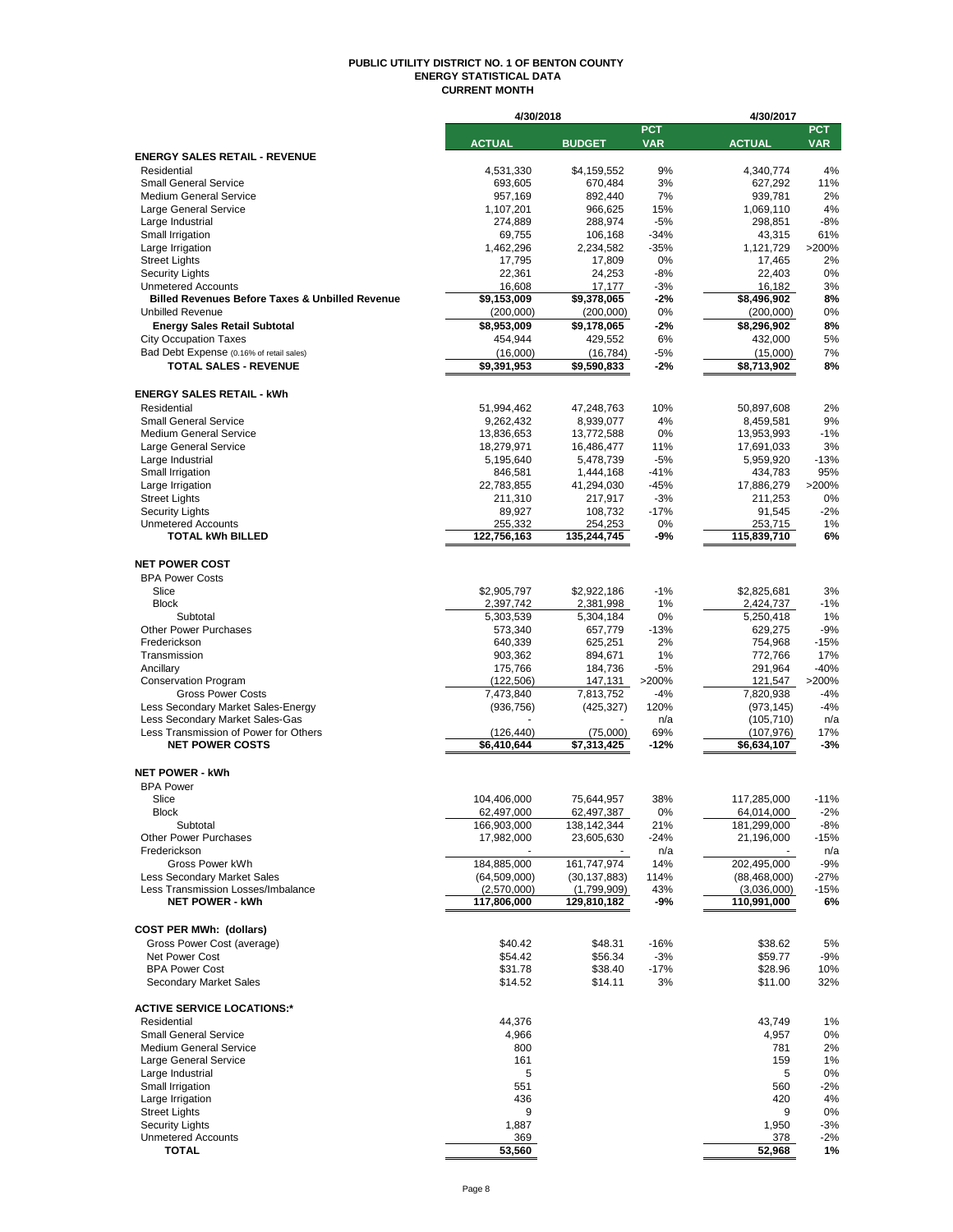#### **PUBLIC UTILITY DISTRICT NO. 1 OF BENTON COUNTY ENERGY STATISTICAL DATA YEAR TO DATE**

|                                                                 | 4/30/2018                   |                           |                          | 4/30/2017                   |                   |
|-----------------------------------------------------------------|-----------------------------|---------------------------|--------------------------|-----------------------------|-------------------|
|                                                                 | <b>ACTUAL</b>               | <b>BUDGET</b>             | <b>PCT</b><br><b>VAR</b> | <b>ACTUAL</b>               | PCT<br><b>VAR</b> |
| <b>ENERGY SALES RETAIL - REVENUE</b>                            |                             |                           |                          |                             |                   |
| Residential                                                     | 22,981,951                  | \$23,005,845              | 0%                       | 26,669,248                  | $-14%$            |
| <b>Small General Service</b>                                    | 3,050,008                   | 3,007,020                 | 1%                       | 3,287,692                   | $-7%$             |
| <b>Medium General Service</b>                                   | 4,190,030                   | 4,174,844                 | 0%                       | 4,365,708                   | $-4%$             |
| Large General Service                                           | 4,703,064                   | 4,252,320                 | 11%                      | 4,589,542                   | 2%                |
| Large Industrial<br>Small Irrigation                            | 1,147,022<br>102,367        | 1,135,157<br>158,657      | 1%<br>$-35%$             | 1,140,781<br>67,964         | 1%<br>51%         |
| Large Irrigation                                                | 2,564,958                   | 3,305,993                 | $-22%$                   | 1,290,821                   | 99%               |
| <b>Street Lights</b>                                            | 71,179                      | 71,236                    | 0%                       | 69,925                      | 2%                |
| <b>Security Lights</b>                                          | 89,599                      | 97,013                    | $-8%$                    | 89,818                      | 0%                |
| <b>Unmetered Accounts</b>                                       | 66,325                      | 68,726                    | $-3%$                    | 64,728                      | 2%                |
| <b>Billed Revenues Before Taxes &amp; Unbilled Revenue</b>      | \$38,966,503                | 39,276,810                | $-1%$                    | \$41,636,227                | -6%               |
| <b>Unbilled Revenue</b><br><b>Energy Sales Retail Subtotal</b>  | (1,700,000)<br>\$37,266,503 | (1,700,000)               | 0%<br>-1%                | (2,400,000)<br>\$39,236,227 | $-29%$<br>$-5%$   |
| <b>City Occupation Taxes</b>                                    | 2,149,534                   | 37,576,810<br>2,125,460   | 1%                       | 2,382,617                   | $-10%$            |
| Bad Debt Expense (0.16% of retail sales)                        | (67,000)                    | (75,970)                  | $-12%$                   | (73,000)                    | $-8%$             |
| <b>TOTAL SALES - REVENUE</b>                                    | \$39,349,037                | 39,626,300                | $-1%$                    | \$41,545,844                | $-5%$             |
|                                                                 |                             |                           |                          |                             |                   |
| <b>ENERGY SALES RETAIL - kWh</b>                                |                             |                           |                          |                             |                   |
| Residential                                                     | 276,677,035                 | 276,085,805               | 0%                       | 335,090,227                 | $-17%$            |
| <b>Small General Service</b>                                    | 41,485,218                  | 40,716,985                | 2%                       | 46,057,601                  | $-10%$            |
| <b>Medium General Service</b>                                   | 57,572,619                  | 58,684,756                | $-2%$                    | 61,614,350                  | $-7%$             |
| Large General Service<br>Large Industrial                       | 72,761,344<br>22,045,560    | 66,237,603<br>21,720,247  | 10%<br>1%                | 72,125,823<br>22,351,790    | 1%<br>$-1%$       |
| Small Irrigation                                                | 1,073,982                   | 1,989,513                 | $-46%$                   | 712,489                     | 51%               |
| Large Irrigation                                                | 34,420,820                  | 53,794,331                | $-36%$                   | 19,802,433                  | 74%               |
| <b>Street Lights</b>                                            | 845,036                     | 871,978                   | $-3%$                    | 845,108                     | 0%                |
| <b>Security Lights</b>                                          | 355,673                     | 435,802                   | $-18%$                   | 385,078                     | $-8%$             |
| <b>Unmetered Accounts</b>                                       | 1,008,291                   | 1,017,260                 | $-1%$                    | 1,015,260                   | $-1%$             |
| <b>TOTAL kWh BILLED</b>                                         | 508,245,578                 | 521,554,282               | -3%                      | 560,000,159                 | -9%               |
| <b>NET POWER COST</b>                                           |                             |                           |                          |                             |                   |
| <b>BPA Power Costs</b>                                          |                             |                           |                          |                             |                   |
| Slice                                                           | \$11,623,188                | \$11,688,744              | $-1%$                    | \$11,302,724                | 3%                |
| <b>Block</b>                                                    | 9,738,781                   | 9,675,824                 | 1%                       | 9,411,482                   | 3%                |
| Subtotal                                                        | \$21,361,969                | \$21,364,568              | 0%                       | \$20,714,206                | 3%                |
| <b>Other Power Purchases</b>                                    | 2,758,934                   | 3,083,449                 | $-11%$                   | 3,051,859                   | $-10%$            |
| Frederickson<br>Transmission                                    | 2,977,081<br>3,626,953      | 2,501,005<br>3,593,343    | 19%<br>1%                | 3,985,581<br>3,072,476      | $-25%$<br>18%     |
| Ancillary                                                       | 761,932                     | 763,002                   | 0%                       | 1,269,105                   | $-40%$            |
| <b>Conservation Program</b>                                     | 117,288                     | 500,084                   | $-77%$                   | 171,439                     | $-32%$            |
| <b>Gross Power Costs</b>                                        | \$31,604,157                | \$31,805,451              | $-1%$                    | \$32,264,666                | $-2%$             |
| Less Secondary Market Sales-Energy                              | (5,888,031)                 | (4,393,176)               | 34%                      | (5,093,544)                 | 16%               |
| Less Secondary Market Sales-Gas                                 | (40, 610)                   |                           | n/a                      | (534,481)                   | $-92%$            |
| Less Transmission of Power for Others<br><b>NET POWER COSTS</b> | (556, 443)<br>\$25,119,073  | (300,000)<br>\$27,112,275 | 85%<br>-7%               | (484, 594)<br>\$26,152,047  | 15%<br>$-4%$      |
|                                                                 |                             |                           |                          |                             |                   |
| <b>NET POWER - kWh</b>                                          |                             |                           |                          |                             |                   |
| <b>BPA Power</b>                                                |                             |                           |                          |                             |                   |
| Slice                                                           | 448,255,000                 | 357,535,359               | 25%                      | 453,668,000                 | $-1%$             |
| <b>Block</b>                                                    | 258,024,000                 | 258,024,924               | 0%                       | 264,797,000                 | $-3%$             |
| Subtotal<br>Other Power Purchases                               | 706,279,000<br>68,313,000   | 615,560,283<br>94,842,956 | 15%<br>$-28%$            | 718,465,000<br>56,388,000   | $-2%$<br>21%      |
| Frederickson                                                    | 14,400,000                  |                           | n/a                      | 32,400,000                  | -56%              |
| Gross Power kWh                                                 | 788,992,000                 | 710,403,239               | 11%                      | 807,253,000                 | $-2%$             |
| Less Secondary Market Sales                                     | (284, 961, 000)             | (194, 170, 981)           | 47%                      | (252, 851, 000)             | 13%               |
| Less Transmission Losses/Imbalance                              | (10,530,000)                | (9,690,816)               | 9%                       | (9,935,000)                 | 6%                |
| <b>NET POWER - kWh</b>                                          | 493,501,000                 | 506,541,442               | -3%                      | 544,467,000                 | -9%               |
| <b>COST PER MWh: (dollars)</b>                                  |                             |                           |                          |                             |                   |
| Gross Power Cost (average)                                      | \$40.06                     | \$44.77                   | $-11%$                   | \$39.97                     | 0%                |
| Net Power Cost                                                  | \$50.90                     | \$53.52                   | $-5%$                    | \$48.03                     | 6%                |
| <b>BPA Power Cost</b>                                           | \$30.25                     | \$34.71                   | $-13%$                   | \$28.83                     | 5%                |
| <b>Secondary Market Sales</b>                                   | \$20.66                     | \$22.12                   | $-7%$                    | \$20.14                     | 3%                |
| <b>AVERAGE ACTIVE SERVICE LOCATIONS:*</b>                       |                             |                           |                          |                             |                   |
| Residential                                                     | 44,284                      |                           |                          | 43,675                      | 1%                |
| <b>Small General Service</b><br><b>Medium General Service</b>   | 4,944                       |                           |                          | 4,955                       | 0%                |
| Large General Service                                           | 793<br>161                  |                           |                          | 779<br>160                  | 2%<br>0%          |
| Large Industrial                                                | 5                           |                           |                          | 5                           | 0%                |
| Small Irrigation                                                | 541                         |                           |                          | 556                         | -3%               |
| Large Irrigation                                                | 435                         |                           |                          | 423                         | 3%                |
| <b>Street Lights</b>                                            | 9                           |                           |                          | 9                           | 0%                |
| <b>Security Lights</b>                                          | 1,914                       |                           |                          | 1,953                       | -2%               |
| <b>Unmetered Accounts</b><br><b>TOTAL</b>                       | 378<br>53,463               |                           |                          | 372<br>52,887               | 2%<br>1%          |
|                                                                 |                             |                           |                          |                             |                   |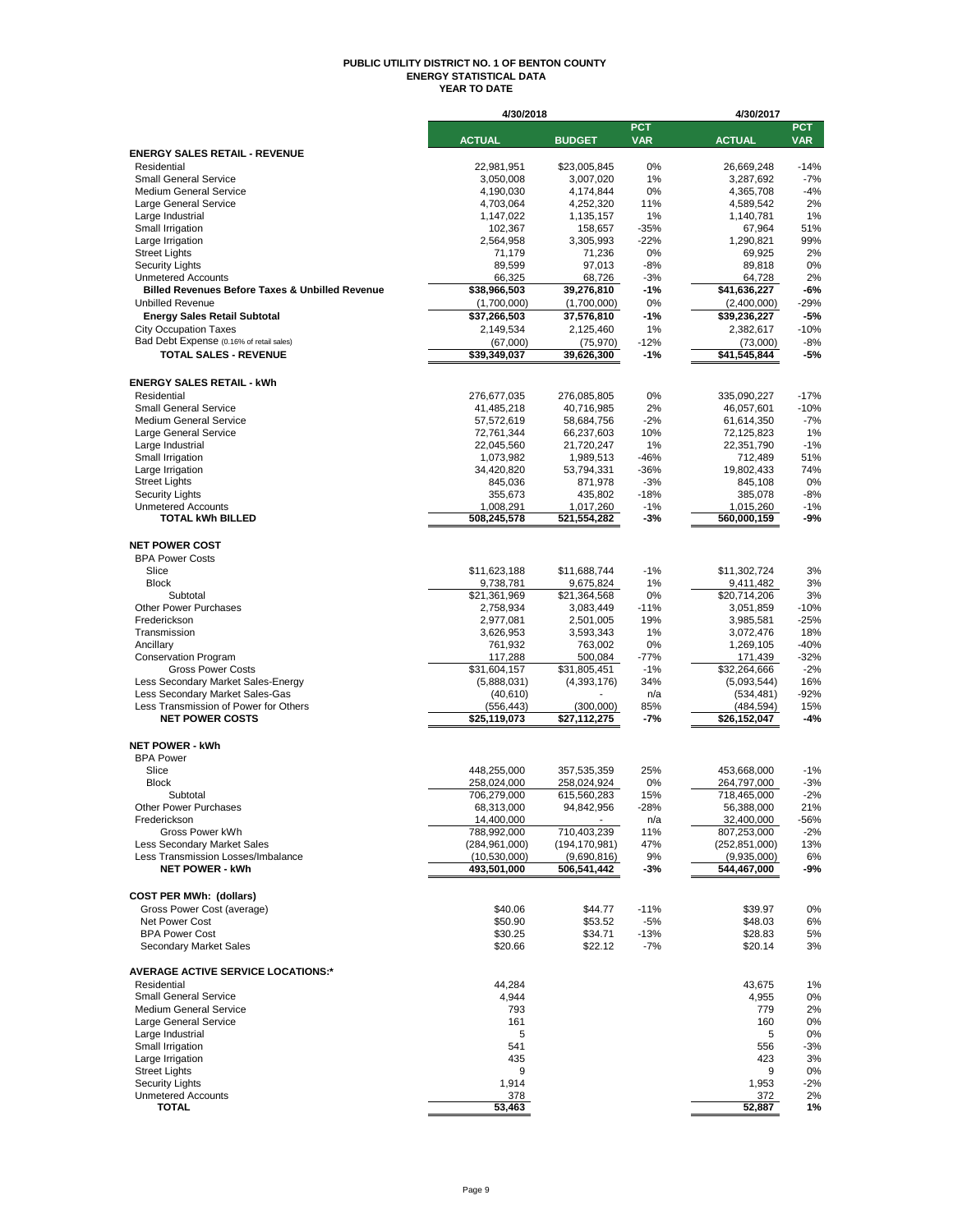#### **PUBLIC UTILITY DISTRICT NO. 1 OF BENTON COUNTY KWH SALES MONTHLY ACTIVITY**

|                               | January                   | February   | March      | April      | May        | June        | July        | August     | September  | October    | November   | December       | <b>Total</b>               |
|-------------------------------|---------------------------|------------|------------|------------|------------|-------------|-------------|------------|------------|------------|------------|----------------|----------------------------|
|                               |                           |            |            |            |            |             |             |            |            |            |            |                |                            |
| Residential                   |                           |            |            |            |            |             |             |            |            |            |            |                |                            |
| 2014                          | 90,995,045                | 86,856,866 | 61,276,449 | 46,126,349 | 38,751,097 | 43,347,010  | 51,878,664  | 62,101,272 | 49,381,509 | 38,520,801 | 51,127,327 | 76,441,442     | 696,803,831                |
| 2015                          | 81,753,251                | 70,842,807 | 51,195,817 | 43,964,172 | 38,845,198 | 48,995,659  | 62,750,008  | 58,699,674 | 48,136,350 | 37,850,154 | 46,905,821 | 75,565,855     | 665,504,766                |
| 2016                          | 89,934,474                | 72,255,049 | 53,460,881 | 45,886,799 | 38,721,341 | 44,464,304  | 49,566,548  | 57,564,364 | 49,472,576 | 38,810,551 | 46,586,644 | 75,018,157     | 661,741,688                |
| 2017<br>2018                  | 114,089,923<br>90,521,667 | 97,473,618 | 72,629,078 | 50,897,608 | 40,454,502 | 45,014,248  | 55,425,631  | 62,752,408 | 53,038,585 | 40,359,813 | 54,793,496 | 72,704,997     | 759,633,907<br>276,677,035 |
|                               |                           | 69,963,306 | 64,197,600 | 51,994,462 |            |             |             |            |            |            |            |                |                            |
| <b>Small General Service</b>  |                           |            |            |            |            |             |             |            |            |            |            |                |                            |
| 2014                          | 12,002,884                | 11,773,687 | 9,247,968  | 8,838,271  | 8,960,528  | 10,069,805  | 10,898,332  | 12,390,218 | 11,106,946 | 9,214,420  | 9,056,203  | 10,725,578     | 124,284,840                |
| 2015                          | 11,273,647                | 10,444,066 | 8,399,963  | 8,630,563  | 9,005,788  | 10,616,996  | 12,060,700  | 11,955,370 | 10,809,845 | 9,065,197  | 8,719,747  | 10,515,898     | 121,497,780                |
| 2016                          | 11,865,345                | 10,615,824 | 8,804,253  | 9,093,517  | 9,217,514  | 10,063,717  | 10,760,436  | 11,863,201 | 10,839,759 | 9,285,276  | 8,652,183  | 10,807,220     | 121,868,245                |
| 2017                          | 13,896,042                | 12,326,759 | 11,375,219 | 8,459,581  | 8,910,557  | 10,148,595  | 11,421,880  | 12,037,978 | 11,357,363 | 9,027,734  | 9,272,759  | 10,819,539     | 129,054,006                |
| 2018                          | 12,129,652                | 10,600,544 | 9,492,590  | 9,262,432  |            |             |             |            |            |            |            |                | 41,485,218                 |
| <b>Medium General Service</b> |                           |            |            |            |            |             |             |            |            |            |            |                |                            |
| 2014                          | 16,255,765                | 16,174,267 | 13,320,761 | 13,438,288 | 13,403,247 | 14,808,800  | 15,526,971  | 17,145,841 | 15,985,439 | 15,533,136 | 14,950,232 | 15,501,055     | 182,043,802                |
| 2015                          | 15,719,991                | 15,058,182 | 13,124,396 | 13,611,242 | 14,078,883 | 15,970,931  | 16,957,563  | 16,576,440 | 15,990,572 | 15,576,154 | 14,732,964 | 15,213,004     | 182,610,322                |
| 2016                          | 16,032,684                | 15,129,401 | 12,982,308 | 13,939,681 | 13,879,726 | 14,686,797  | 15,578,700  | 16,516,307 | 16,093,629 | 15,538,491 | 14,711,127 | 15,377,852     | 180,466,703                |
| 2017                          | 17,170,328                | 15,406,899 | 15,083,130 | 13,953,993 | 14,157,015 | 15,250,364  | 15,663,861  | 17,906,763 | 16,509,954 | 14,751,484 | 15,037,120 | 15,264,344     | 186,155,255                |
| 2018                          | 16,103,016                | 14,412,773 | 13,220,177 | 13,836,653 |            |             |             |            |            |            |            |                | 57,572,619                 |
|                               |                           |            |            |            |            |             |             |            |            |            |            |                |                            |
| <b>Large General Service</b>  |                           |            |            |            |            |             |             |            |            |            |            |                |                            |
| 2014                          | 18,043,140                | 18,004,500 | 16,529,440 | 16,641,080 | 17,175,060 | 18,408,820  | 19,689,940  | 21,264,420 | 21,006,340 | 21,502,220 | 19,841,340 | 18,573,000     | 226,679,300                |
| 2015                          | 17,888,911                | 17,212,717 | 16,213,065 | 17,278,183 | 17,939,803 | 19,595,384  | 20,935,183  | 20,741,663 | 21,305,140 | 20,558,020 | 18,687,460 | 17,819,400     | 226,174,929                |
| 2016                          | 18,188,600                | 17,545,840 | 16,492,120 | 17,360,382 | 17,583,712 | 18,140,663  | 18,545,919  | 20,497,271 | 19,923,658 | 21,179,801 | 19,314,538 | 18,495,415     | 223,267,919                |
| 2017<br>2018                  | 18,624,018                | 17,299,889 | 18,510,883 | 17,691,033 | 18,241,931 | 18,951,191  | 20,511,714  | 21,497,993 | 20,970,960 | 20,501,084 | 19,370,204 | 18,503,509     | 230,674,409<br>72,761,344  |
|                               | 19,110,860                | 18,344,671 | 17,025,842 | 18,279,971 |            |             |             |            |            |            |            |                |                            |
| Large Industrial              |                           |            |            |            |            |             |             |            |            |            |            |                |                            |
| 2014                          | 6,203,055                 | 5,695,020  | 6,141,110  | 5,917,690  | 6,227,320  | 6,005,800   | 6,111,425   | 6,258,875  | 5,080,145  | 6,181,005  | 6,125,825  | 5,922,215      | 71,869,485                 |
| 2015                          | 5,597,495                 | 5,394,485  | 5,337,365  | 5,784,330  | 5,632,340  | 5,678,570   | 4,981,620   | 6,171,695  | 5,623,820  | 5,598,540  | 5,408,760  | 5,732,865      | 66,941,885                 |
| 2016                          | 5,743,306                 | 5,306,745  | 5,715,980  | 5,547,175  | 4,192,375  | 5,666,470   | 5,704,840   | 5,908,980  | 4,427,850  | 5,998,320  | 5,625,690  | 4,774,520      | 64,612,251                 |
| 2017                          | 5,118,880                 | 5,319,830  | 5,953,160  | 5,959,920  | 4,342,280  | 5,566,080   | 5,565,400   | 6,072,640  | 5,753,440  | 5,962,760  | 5,314,800  | 6,154,920      | 67,084,110                 |
| 2018                          | 5,995,840                 | 5,158,240  | 5,695,840  | 5,195,640  |            |             |             |            |            |            |            |                | 22,045,560                 |
| <b>Small Irrigation</b>       |                           |            |            |            |            |             |             |            |            |            |            |                |                            |
| 2014                          |                           | ÷.         | 566,022    | 1,370,794  | 2,487,573  | 2,926,545   | 3,475,842   | 2,988,591  | 2,248,398  | 1,145,157  | (52)       |                | 17,208,870                 |
| 2015                          |                           | 9          | 648,290    | 1,481,286  | 2,159,616  | 2,668,782   | 3,213,086   | 3,002,663  | 2,075,784  | 1,172,302  | 2,846      |                | 16,424,664                 |
| 2016                          | 20                        | 181        | 469,477    | 1,607,439  | 2,203,347  | 2,637,887   | 2,835,670   | 2,948,608  | 2,005,457  | 889,198    |            | $\overline{4}$ | 15,597,288                 |
| 2017                          | (4)                       |            | 277,710    | 434,783    | 1,701,606  | 2,505,109   | 3,147,673   | 2,781,753  | 1,809,769  | 928,403    | 123,750    | 43,802         | 13,754,354                 |
| 2018                          | 50,526                    | 32,983     | 143,892    | 846,581    |            |             |             |            |            |            |            |                | 1,073,982                  |
| <b>Large Irrigation</b>       |                           |            |            |            |            |             |             |            |            |            |            |                |                            |
| 2014                          | 247,328                   | 266,769    | 11,959,400 | 40,053,677 | 68,929,139 | 94,789,557  | 102,773,871 | 67,085,339 | 38,117,908 | 27,773,132 | 3,179,515  | 258,931        | 455,434,566                |
| 2015                          | 214,532                   | 210,554    | 14,636,633 | 39,362,242 | 61,259,905 | 103,842,869 | 98,850,190  | 67,471,445 | 37,832,472 | 24,467,386 | 3,414,781  | 214,109        | 451,777,118                |
| 2016                          | 221,312                   | 379,179    | 9,247,984  | 45,291,455 | 66,290,382 | 88,901,499  | 88,434,390  | 70,085,659 | 33,735,656 | 14,740,237 | 2,022,639  | 238,007        | 419,588,399                |
| 2017                          | 200,892                   | 229,629    | 1,485,633  | 17,886,279 | 54,086,389 | 93,753,828  | 103,188,520 | 70,975,001 | 29,243,746 | 18,136,316 | 2,582,791  | 281,800        | 392,050,824                |
| 2018                          | 233,165                   | 494,143    | 10,909,657 | 22,783,855 |            |             |             |            |            |            |            |                | 34,420,820                 |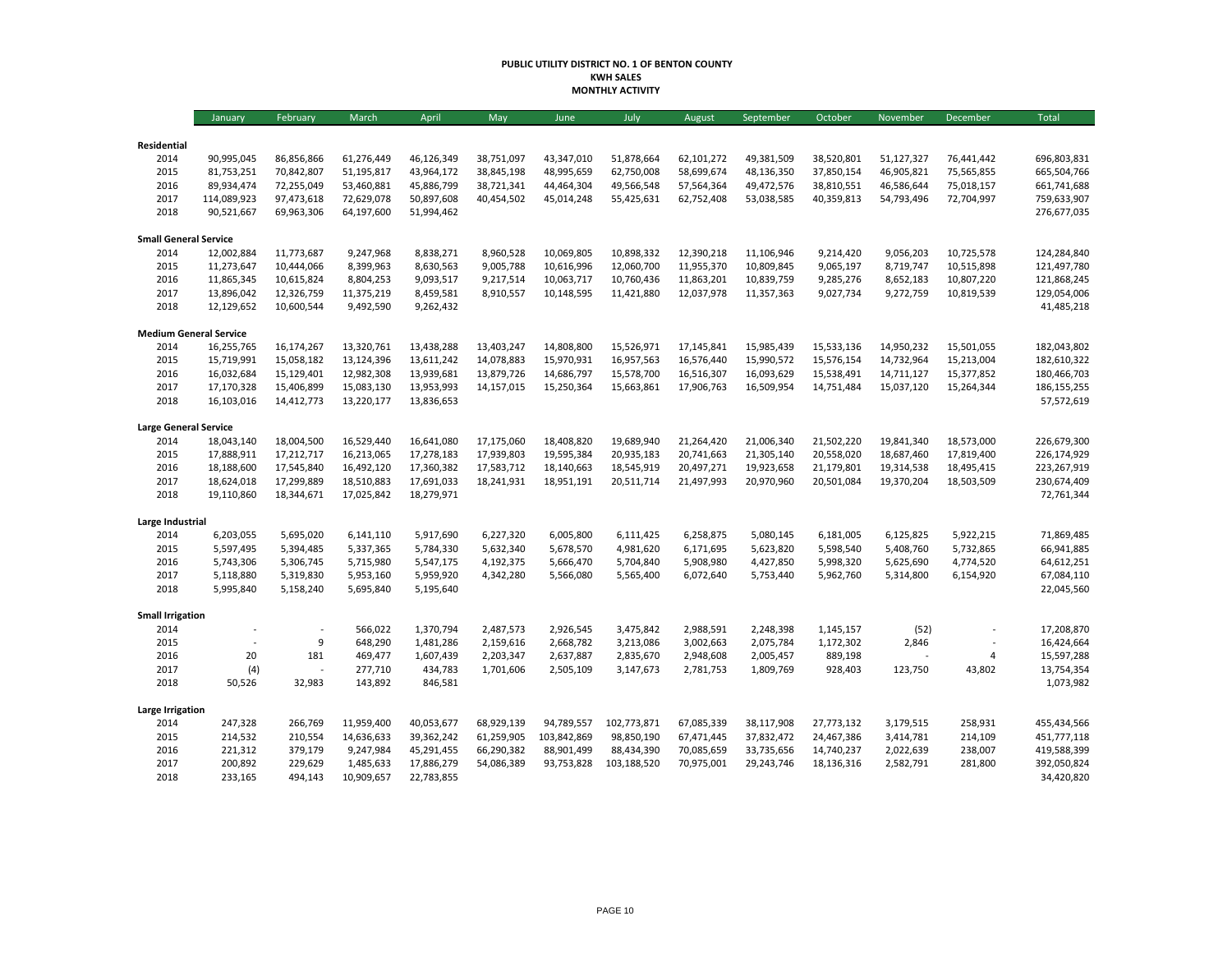#### **PUBLIC UTILITY DISTRICT NO. 1 OF BENTON COUNTY KWH SALES MONTHLY ACTIVITY**

|                        | January     | February    | March       | April       | May         | June        | July        | August      | September   | October     | November    | December    | Total         |
|------------------------|-------------|-------------|-------------|-------------|-------------|-------------|-------------|-------------|-------------|-------------|-------------|-------------|---------------|
|                        |             |             |             |             |             |             |             |             |             |             |             |             |               |
| <b>Street Lights</b>   |             |             |             |             |             |             |             |             |             |             |             |             |               |
| 2014                   | 229,425     | 229,425     | 229,515     | 229,515     | 225,070     | 224,939     | 225,064     | 225,640     | 225,514     | 225,514     | 225,298     | 225,586     | 2,720,505     |
| 2015                   | 225,624     | 225,624     | 225,624     | 225,672     | 225,672     | 225,672     | 224,880     | 224,880     | 224,928     | 225,024     | 225,024     | 225,024     | 2,703,648     |
| 2016                   | 225,024     | 224,878     | 224,878     | 224,494     | 211,235     | 211,187     | 211,187     | 211,187     | 211,187     | 211,187     | 211,349     | 211,349     | 2,589,142     |
| 2017                   | 211,349     | 211,253     | 211,253     | 211,253     | 211,253     | 211,253     | 211,253     | 211,253     | 211,253     | 211,238     | 211,125     | 211,046     | 2,534,782     |
| 2018                   | 211,046     | 211,337     | 211,343     | 211,310     |             |             |             |             |             |             |             |             | 845,036       |
| <b>Security Lights</b> |             |             |             |             |             |             |             |             |             |             |             |             |               |
| 2014                   | 103,678     | 103,678     | 103,420     | 103,377     | 103,334     | 103,248     | 103,476     | 114,623     | 114,494     | 114,494     | 114,444     | 114,430     | 1,296,696     |
| 2015                   | 114,451     | 114,408     | 114,073     | 113,696     | 113,531     | 113,488     | 113,488     | 113,445     | 113,402     | 113,359     | 113,359     | 113,309     | 1,364,009     |
| 2016                   | 113,273     | 113,196     | 113,239     | 113,180     | 101,382     | 101,425     | 101,382     | 101,409     | 101,366     | 101,194     | 101,108     | 101,108     | 1,263,262     |
| 2017                   | 100,963     | 100,920     | 91,650      | 91,545      | 91,424      | 91,134      | 90,782      | 90,860      | 90,850      | 90,827      | 90,504      | 90,659      | 1,112,118     |
| 2018                   | 85,112      | 90,490      | 90,144      | 89,927      |             |             |             |             |             |             |             |             | 355,673       |
| Unmetered              |             |             |             |             |             |             |             |             |             |             |             |             |               |
| 2014                   | 247,686     | 247,516     | 247,516     | 247,516     | 248,246     | 248,246     | 248,246     | 249,106     | 249,106     | 249,106     | 249,106     | 249,106     | 2,980,502     |
| 2015                   | 249,106     | 249,106     | 249,106     | 248,919     | 248,919     | 248,919     | 248,919     | 254,930     | 254,845     | 255,749     | 257,045     | 257,045     | 3,022,608     |
| 2016                   | 257,045     | 257,045     | 257,045     | 257,045     | 257,045     | 257,045     | 258,341     | 259,637     | 259,637     | 254,365     | 254,365     | 254,365     | 3,082,980     |
| 2017                   | 253,915     | 253,915     | 253,715     | 253,715     | 253,715     | 253,715     | 253,715     | 253,715     | 253,715     | 253,715     | 253,926     | 252,929     | 3,044,405     |
| 2018                   | 242,804     | 254,823     | 255,332     | 255,332     |             |             |             |             |             |             |             |             | 1,008,291     |
| Total                  |             |             |             |             |             |             |             |             |             |             |             |             |               |
| 2014                   | 144,328,006 | 139,351,728 | 119,621,601 | 132,966,557 | 156,510,614 | 190,932,770 | 210,931,831 | 189,823,925 | 143,515,799 | 120,458,985 | 104,869,238 | 128,011,343 | 1,781,322,397 |
| 2015                   | 133,037,008 | 119,751,958 | 110,144,332 | 130,700,305 | 149,509,655 | 207,957,270 | 220,335,637 | 185,212,205 | 142,367,158 | 114,881,885 | 98,467,807  | 125,656,509 | 1,738,021,729 |
| 2016                   | 142,581,083 | 121,827,338 | 107,768,165 | 139,321,167 | 152,658,059 | 185,130,994 | 191,997,413 | 185,956,623 | 137,070,775 | 107,008,620 | 97,479,643  | 125,277,997 | 1,694,077,877 |
| 2017                   | 169,666,306 | 148,622,712 | 125,871,431 | 115,839,710 | 142,450,672 | 191,745,517 | 215,480,429 | 194,580,364 | 139,239,635 | 110,223,374 | 107,050,475 | 124,327,545 | 1,785,098,170 |
| 2018                   | 144,683,688 | 119,563,310 | 121,242,417 | 122,756,163 |             |             |             |             |             |             |             |             | 508,245,578   |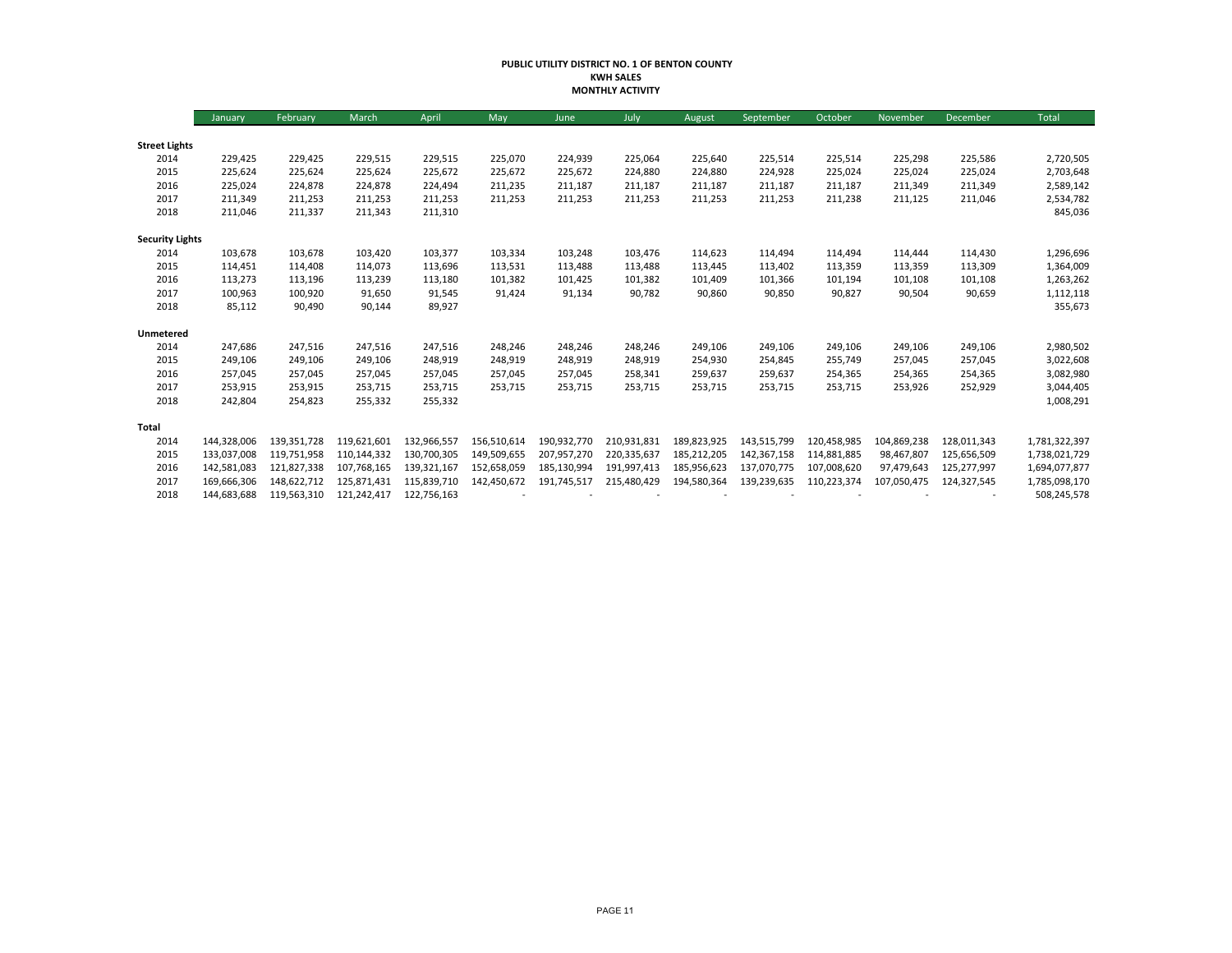## **PUBLIC UTILITY DISTRICT NO. 1 OF BENTON COUNTY CAPITAL ADDITIONS AND RETIREMENTS CURRENT MONTH**

|                                                                      | <b>BALANCE</b>           |                          |                    | <b>BALANCE</b>           |
|----------------------------------------------------------------------|--------------------------|--------------------------|--------------------|--------------------------|
|                                                                      | 2/28/2018                | <b>ADDITIONS</b>         | <b>RETIREMENTS</b> | 3/31/2018                |
|                                                                      |                          |                          |                    |                          |
| <b>INTANGIBLE PLANT:</b>                                             |                          |                          |                    |                          |
| Organizations                                                        | \$28,379                 | \$0                      | \$0                | \$28,379                 |
| <b>Franchises &amp; Consents</b><br>Miscellaneous & Intangible Plant | 10,022<br>29,078         | $\blacksquare$           | $\blacksquare$     | 10,022<br>29,078         |
| <b>TOTAL</b>                                                         | \$67,479                 |                          |                    | 67,479                   |
|                                                                      |                          |                          |                    |                          |
| <b>GENERATION PLANT:</b>                                             |                          |                          |                    |                          |
| Land & Land Rights                                                   |                          |                          |                    |                          |
| Structures & Improvements                                            | 1,141,911                |                          |                    | 1,141,911                |
| Fuel Holders & Accessories                                           |                          |                          |                    |                          |
| <b>Other Electric Generation</b>                                     | 770,459                  |                          |                    | 770,459                  |
| <b>Accessory Electric Equipment</b>                                  |                          |                          |                    |                          |
| Miscellaneous Power Plant Equipment                                  |                          | $\overline{\phantom{a}}$ |                    |                          |
| <b>TOTAL</b>                                                         | 1,912,370                | $\blacksquare$           |                    | 1,912,370                |
| <b>TRANSMISSION PLANT:</b>                                           |                          |                          |                    |                          |
| Land & Land Rights                                                   | 156,400                  |                          |                    | 156,400                  |
| Clearing Land & Right Of Ways                                        | 25,544                   |                          |                    | 25,544                   |
| <b>Transmission Station Equipment</b>                                | 832,047                  |                          |                    | 832,047                  |
| <b>Towers &amp; Fixtures</b>                                         | 256,175                  |                          |                    | 256,175                  |
| Poles & Fixtures                                                     | 4,807,993                | 190,459                  |                    | 4,998,452                |
| Overhead Conductor & Devices                                         | 3,979,374                | 3,839                    |                    | 3,983,213                |
| <b>TOTAL</b>                                                         | 10,057,533               | 194,298                  |                    | 10,251,831               |
|                                                                      |                          |                          |                    |                          |
| <b>DISTRIBUTION PLANT:</b>                                           |                          |                          |                    |                          |
| Land & Land Rights                                                   | 1,727,646                |                          |                    | 1,727,646                |
| Structures & Improvements                                            | 295,502                  |                          |                    | 295,502                  |
| <b>Station Equipment</b>                                             | 40,041,130               |                          |                    | 40,041,130               |
| Poles, Towers & Fixtures                                             | 20,705,351               | 131,766                  | (12, 576)          | 20,824,541               |
| Overhead Conductor & Devices                                         | 13,407,979               | 45,068                   |                    | 13,453,047               |
| <b>Underground Conduit</b>                                           | 36,147,994               | 30,922                   | (2,030)            | 36,176,886               |
| Underground Conductor & Devices                                      | 47,126,559               | 63,292                   | (13, 443)          | 47,176,408               |
| Line Transformers                                                    | 31,037,395               | 111,731                  |                    | 31,149,126               |
| Services-Overhead                                                    | 2,844,267                | 5,573                    |                    | 2,849,840                |
| Services-Underground                                                 | 20,012,095               | 76,172                   |                    | 20,088,267               |
| <b>Meters</b>                                                        | 10,020,570               | 18,290                   |                    | 10,038,860               |
| Security Lighting                                                    | 867,511                  |                          | (2,983)            | 864,528                  |
| <b>Street Lighting</b>                                               | 762,993                  |                          |                    | 762,993                  |
| <b>SCADA System</b><br><b>TOTAL</b>                                  | 2,445,152<br>227,442,144 | 482,814                  | (31, 032)          | 2,445,152<br>227,893,926 |
|                                                                      |                          |                          |                    |                          |
| <b>GENERAL PLANT:</b>                                                |                          |                          |                    |                          |
| Land & Land Rights                                                   | 1,130,759                |                          |                    | 1,130,759                |
| Structures & Improvements                                            | 18,522,269               |                          |                    | 18,522,269               |
| Information Systems & Technology                                     | 8,945,658                |                          |                    | 8,945,658                |
| <b>Transportation Equipment</b>                                      | 7,804,912                |                          |                    | 7,804,912                |
| <b>Stores Equipment</b>                                              | 54,108                   |                          |                    | 54,108                   |
| Tools, Shop & Garage Equipment                                       | 487,239                  |                          |                    | 487,239                  |
| Laboratory Equipment                                                 | 489,135                  |                          |                    | 489,135                  |
| <b>Communication Equipment</b>                                       | 2,480,703                | 108                      |                    | 2,480,811                |
| <b>Broadband Equipment</b>                                           | 20,904,671               | 11,568                   |                    | 20,916,239               |
| Miscellaneous Equipment                                              | 1,141,835                |                          |                    | 1,141,835                |
| <b>Other Capitalized Costs</b>                                       | 11,875,968               | 11,823                   |                    | 11,887,791               |
| <b>TOTAL</b>                                                         | 73,837,257               | 23,499                   | $\blacksquare$     | 73,860,756               |
| TOTAL ELECTRIC PLANT ACCOUNTS                                        | 313,316,783              | 700,611                  | (31, 032)          | 313,986,362              |
| <b>PLANT HELD FOR FUTURE USE</b>                                     | 388,589                  |                          |                    | 388,589                  |
| <b>CONSTRUCTION WORK IN PROGRESS</b>                                 | 3,452,092                | 567,078                  |                    | 4,019,170                |
| <b>TOTAL CAPITAL</b>                                                 | 317, 157, 464            | 1,267,689                | (\$31,032)         | \$318,394,121            |
|                                                                      |                          |                          |                    |                          |
|                                                                      |                          | \$1,540,614              | <b>Budget</b>      |                          |

PAGE 12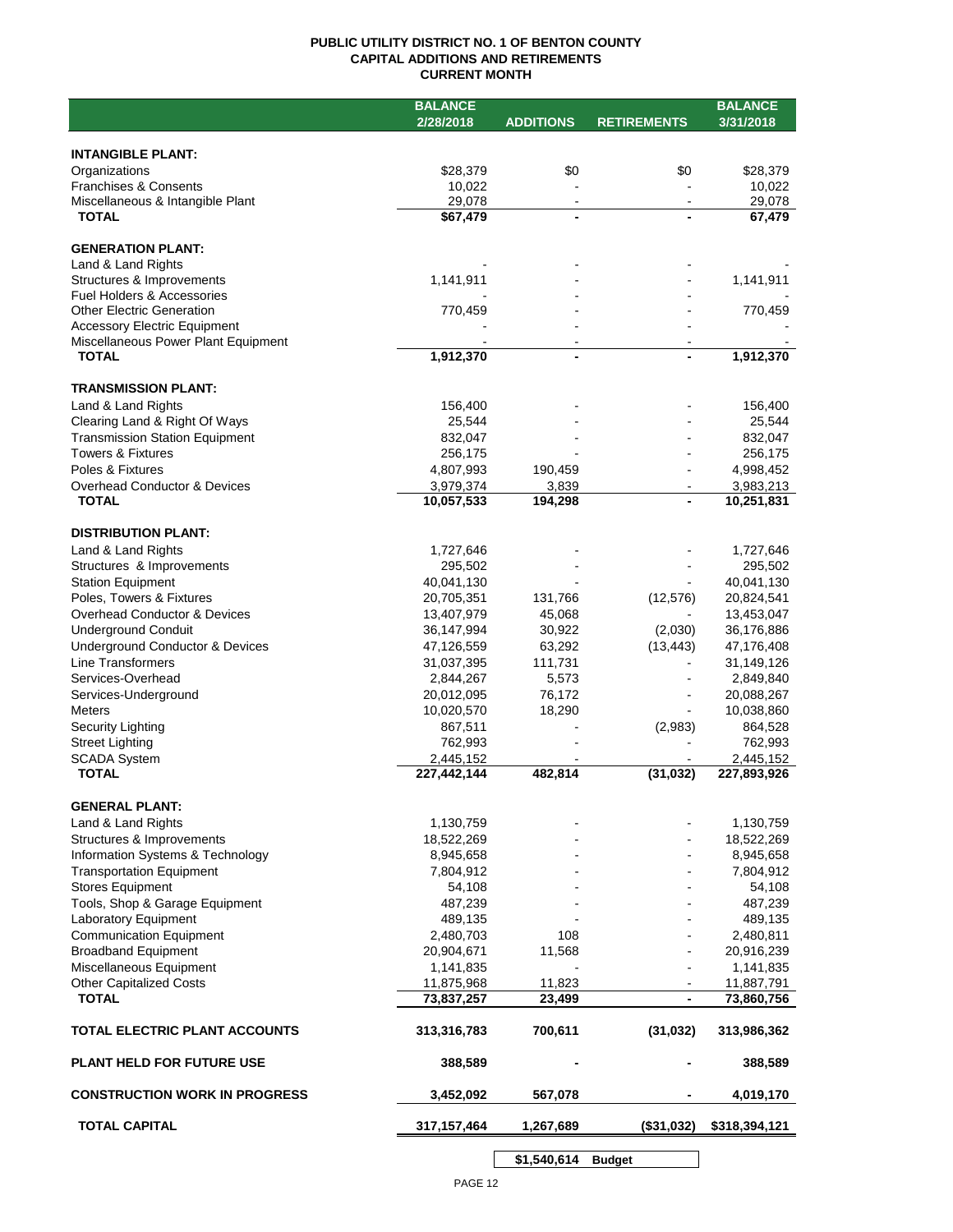## **PUBLIC UTILITY DISTRICT NO. 1 OF BENTON COUNTY CAPITAL ADDITIONS AND RETIREMENTS YEAR TO DATE**

|                                       | <b>BALANCE</b> |                  |                    | <b>BALANCE</b> |
|---------------------------------------|----------------|------------------|--------------------|----------------|
|                                       | 12/31/2017     | <b>ADDITIONS</b> | <b>RETIREMENTS</b> | 3/31/2018      |
|                                       |                |                  |                    |                |
| <b>INTANGIBLE PLANT:</b>              |                |                  |                    |                |
| Organizations                         | \$28,379       | \$0              | \$0                | \$28,379       |
| <b>Franchises &amp; Consents</b>      | 10,022         |                  |                    | 10,022         |
| Miscellaneous & Intangible Plant      | 29,078         | $\blacksquare$   |                    | 29,078         |
| <b>TOTAL</b>                          | \$67,479       | $\blacksquare$   |                    | 67,479         |
|                                       |                |                  |                    |                |
| <b>GENERATION PLANT:</b>              |                |                  |                    |                |
| Land & Land Rights                    |                |                  |                    |                |
| Structures & Improvements             | 1,141,911      |                  |                    | 1,141,911      |
| <b>Fuel Holders &amp; Accessories</b> |                |                  |                    |                |
| <b>Other Electric Generation</b>      | 770,459        |                  |                    | 770,459        |
| <b>Accessory Electric Equipment</b>   |                |                  |                    |                |
| Miscellaneous Power Plant Equipment   |                |                  |                    |                |
| <b>TOTAL</b>                          | 1,912,370      | $\blacksquare$   |                    | 1,912,370      |
|                                       |                |                  |                    |                |
| <b>TRANSMISSION PLANT:</b>            |                |                  |                    |                |
| Land & Land Rights                    | 156,400        |                  |                    | 156,400        |
| Clearing Land & Right Of Ways         | 25,544         |                  |                    | 25,544         |
| <b>Transmission Station Equipment</b> | 832,047        |                  |                    | 832,047        |
| <b>Towers &amp; Fixtures</b>          | 256,175        |                  |                    | 256,175        |
| Poles & Fixtures                      | 4,805,562      | 192,890          |                    | 4,998,452      |
| Overhead Conductor & Devices          | 3,933,872      | 49,341           |                    | 3,983,213      |
| <b>TOTAL</b>                          | 10,009,600     | 242,231          |                    | 10,251,831     |
|                                       |                |                  |                    |                |
| <b>DISTRIBUTION PLANT:</b>            |                |                  |                    |                |
| Land & Land Rights                    | 1,724,870      | 2,776            |                    | 1,727,646      |
| Structures & Improvements             | 295,502        |                  |                    | 295,502        |
| <b>Station Equipment</b>              | 39,953,634     | 87,496           |                    | 40,041,130     |
| Poles, Towers & Fixtures              | 20,332,146     | 607,552          | (115, 157)         | 20,824,541     |
| Overhead Conductor & Devices          | 13,124,843     | 367,139          | (38, 935)          | 13,453,047     |
| <b>Underground Conduit</b>            | 35,430,647     | 756,830          | (10, 591)          | 36,176,886     |
| Underground Conductor & Devices       | 45,792,475     | 1,432,931        | (48,998)           | 47,176,408     |
| Line Transformers                     | 30,227,694     | 1,056,407        | (134, 975)         | 31,149,126     |
| Services-Overhead                     | 2,824,284      | 31,611           | (6,055)            | 2,849,840      |
| Services-Underground                  | 19,863,334     | 233,318          | (8,385)            | 20,088,267     |
| <b>Meters</b>                         | 9,957,318      | 81,542           |                    | 10,038,860     |
| Security Lighting                     | 866,250        | 3,641            | (5,363)            | 864,528        |
| <b>Street Lighting</b>                | 760,352        | 2,899            | (258)              | 762,993        |
| <b>SCADA System</b>                   | 2,437,476      | 7,676            |                    | 2,445,152      |
| <b>TOTAL</b>                          | 223,590,825    | 4,671,818        | (368, 717)         | 227,893,926    |
|                                       |                |                  |                    |                |
| <b>GENERAL PLANT:</b>                 |                |                  |                    |                |
| Land & Land Rights                    | 1,130,759      |                  |                    | 1,130,759      |
| Structures & Improvements             | 18,522,269     |                  |                    | 18,522,269     |
| Information Systems & Technology      | 8,917,609      | 28,049           |                    | 8,945,658      |
| <b>Transportation Equipment</b>       | 7,738,544      | 66,368           |                    | 7,804,912      |
| <b>Stores Equipment</b>               | 54,108         |                  |                    | 54,108         |
| Tools, Shop & Garage Equipment        | 484,198        | 3,041            |                    | 487,239        |
| Laboratory Equipment                  | 489,135        |                  |                    | 489,135        |
| <b>Communication Equipment</b>        | 2,436,522      | 48,444           | (4, 155)           | 2,480,811      |
| <b>Broadband Equipment</b>            | 20,695,799     | 220,440          |                    | 20,916,239     |
| Miscellaneous Equipment               | 1,141,835      |                  |                    | 1,141,835      |
| <b>Other Capitalized Costs</b>        | 11,845,428     | 42,363           |                    | 11,887,791     |
| <b>TOTAL</b>                          | 73,456,206     | 408,705          | (4, 155)           | 73,860,756     |
|                                       |                |                  |                    |                |
| TOTAL ELECTRIC PLANT ACCOUNTS         | 309,036,480    | 5,322,754        | (372, 872)         | 313,986,362    |
|                                       |                |                  |                    |                |
| <b>PLANT HELD FOR FUTURE USE</b>      | 388,589        |                  |                    | 388,589        |
|                                       |                |                  |                    |                |
| <b>CONSTRUCTION WORK IN PROGRESS</b>  | 4,599,287      | (580, 117)       |                    | 4,019,170      |
|                                       |                |                  |                    |                |
| <b>TOTAL CAPITAL</b>                  | 314,024,356    | 4,742,637        | (\$372,872)        | \$318,394,121  |
|                                       |                |                  |                    |                |

**\$7,036,016 Budget**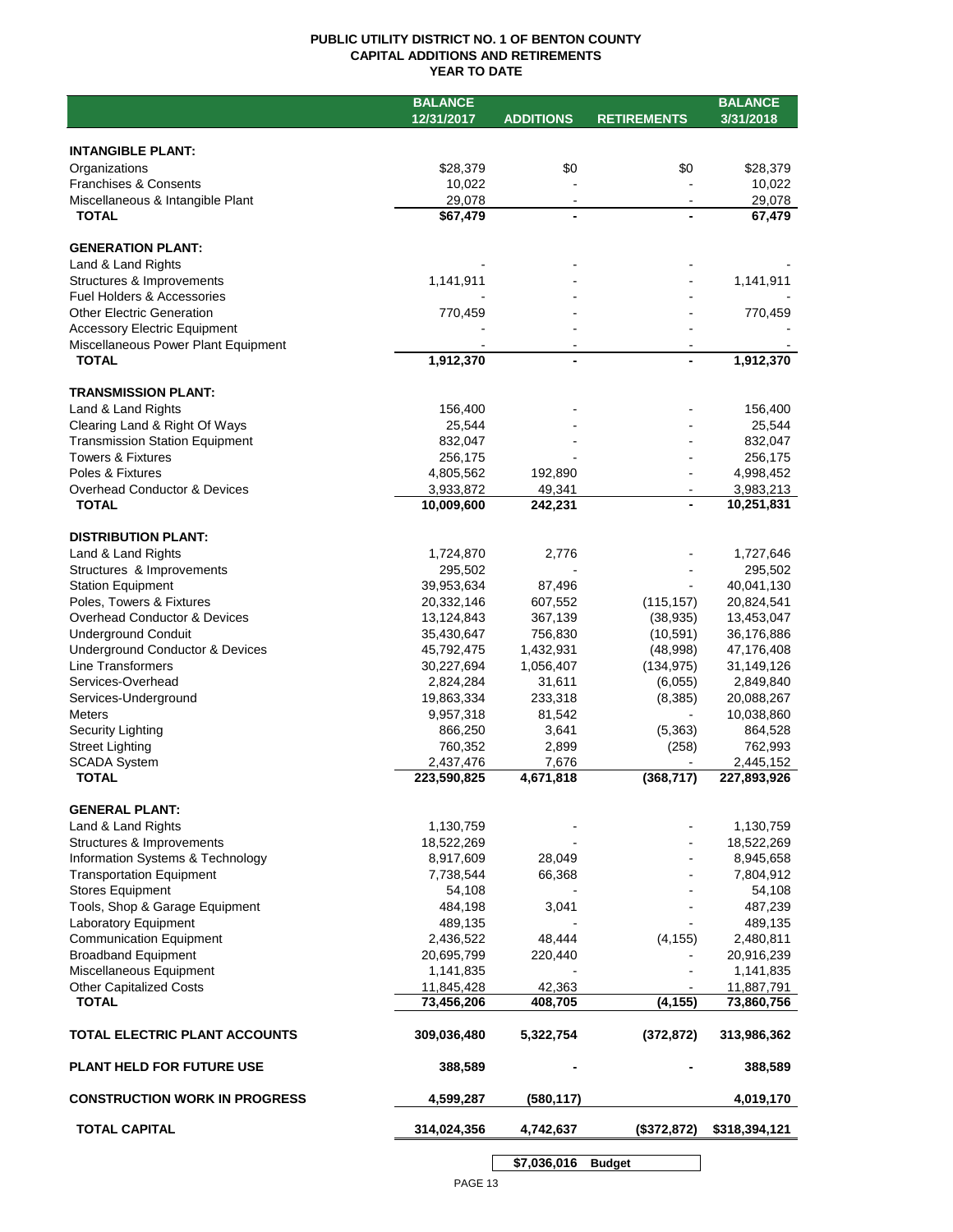# **PUBLIC UTILITY DISTRICT NO. 1 OF BENTON COUNTY STATEMENT OF CASH FLOWS**

|                                                                                        | <b>YTD</b><br>4/30/2018 | <b>Monthly</b><br>4/30/2018 |
|----------------------------------------------------------------------------------------|-------------------------|-----------------------------|
|                                                                                        |                         |                             |
| <b>CASH FLOWS FROM OPERATING ACTIVITIES</b>                                            |                         |                             |
| Cash Received from Customers and Counterparties                                        | \$48,408,005            | \$10,672,549                |
| Cash Paid to Suppliers and Counterparties                                              | (44, 524, 871)          | (9, 164, 369)               |
| Cash Paid to Employees<br><b>Taxes Paid</b>                                            | (4,413,065)             | (1, 147, 852)               |
| <b>Net Cash Provided by Operating Activities</b>                                       | 5,317,252<br>4,787,321  | 1,145,944<br>1,506,272      |
|                                                                                        |                         |                             |
| <b>CASH FLOWS FROM NONCAPITAL FINANCING ACTIVITIES</b>                                 |                         |                             |
| Other Interest Expense                                                                 | (9,889)                 | (9,889)                     |
| Net Cash Used by Noncapital Financing Activities                                       | (9,889)                 | (9,889)                     |
| <b>CASH FLOWS FROM CAPITAL AND RELATED FINANCING ACTIVITIES</b>                        |                         |                             |
| <b>Acquisition of Capital Assets</b>                                                   | (4,493,544)             | (1, 248, 843)               |
| Proceeds from Sale of Revenue Bonds                                                    |                         |                             |
| Reimbursement of Bond Expense                                                          |                         |                             |
| <b>Bond Principal Paid</b>                                                             |                         |                             |
| <b>Bond Interest Paid</b>                                                              | (1,474,993)             | (1,474,993)<br>263,613      |
| <b>Capital Contributions</b><br>Sale of Assets                                         | 707,654<br>13,943       | 7,517                       |
| Net Cash Used by Capital and Related Financing Activities                              | (5,246,940)             | (2,452,706)                 |
|                                                                                        |                         |                             |
| <b>CASH FLOWS FROM INVESTING ACTIVITIES</b>                                            |                         |                             |
| Interest Income<br>Proceeds from Sale of Investments                                   | 270,271                 | 77.211                      |
| Purchase of Investments                                                                |                         |                             |
| Joint Venture Net Revenue (Expense)                                                    |                         |                             |
| <b>Net Cash Provided by Investing Activities</b>                                       | 270,271                 | 77,211                      |
| <b>NET INCREASE (DECREASE) IN CASH</b>                                                 | (199, 237)              | (879, 112)                  |
| <b>CASH BALANCE, BEGINNING</b>                                                         | \$45,298,801            | \$45,978,676                |
|                                                                                        |                         |                             |
| <b>CASH BALANCE, ENDING</b>                                                            | \$45,099,564            | \$45,099,564                |
| RECONCILIATION OF NET OPERATING INCOME TO NET                                          |                         |                             |
| <b>CASH PROVIDED BY OPERATING ACTIVITIES</b>                                           |                         |                             |
| <b>Net Operating Revenues</b>                                                          | (\$223,705)             | (\$478,145)                 |
|                                                                                        |                         |                             |
| Adjustments to reconcile net operating income to net cash                              |                         |                             |
| provided by operating activities:                                                      |                         |                             |
| Depreciation & Amortization<br><b>Unbilled Revenues</b>                                | 3,275,454<br>1,700,000  | 822,620<br>200,000          |
| Misellaneous Other Revenue & Receipts                                                  | 7,676                   | 3,800                       |
| GASB 68 Pension Expense                                                                |                         |                             |
| Decrease (Increase) in Accounts Receivable                                             | (809, 367)              | (287, 406)                  |
| Decrease (Increase) in BPA Prepay Receivable                                           | 200,000                 | 50,000                      |
| Decrease (Increase) in Inventories                                                     | 47,858                  | 71,648                      |
| Decrease (Increase) in Prepaid Expenses                                                | (21, 793)               | 146,206                     |
| Decrease (Increase) in Wholesale Power Receivable                                      | 506,723                 | 560,749                     |
| Decrease (Increase) in Miscellaneous Assets                                            | (40, 400)               | (2,965)                     |
| Decrease (Increase) in Prepaid Expenses and Other Charges                              | 534,865                 | 48,200                      |
| Decrease (Increase) in Deferred Derivative Outflows                                    | 110,254                 |                             |
| Increase (Decrease) in Deferred Derivative Inflows                                     | (342,065)               |                             |
| Increase (Decrease) in Warrants Outstanding<br>Increase (Decrease) in Accounts Payable | (864, 809)              | 377,006                     |
| Increase (Decrease) in Accrued Taxes Payable                                           | 699,858                 | 112,776                     |
| Increase (Decrease) in Customer Deposits                                               | 68,040                  | 28,892                      |
| Increase (Decrease) in BPA Prepay Incentive Credit                                     | (53, 752)               | (13, 438)                   |
| Increase (Decrease) in Other Current Liabilities                                       | 1,451,049               | (66, 228)                   |
| Increase (Decrease) in Other Credits                                                   | (1,458,565)             | (67, 443)                   |
| <b>Net Cash Provided by Operating Activities</b><br>PAGE 14                            | \$4,787,321             | \$1,506,272                 |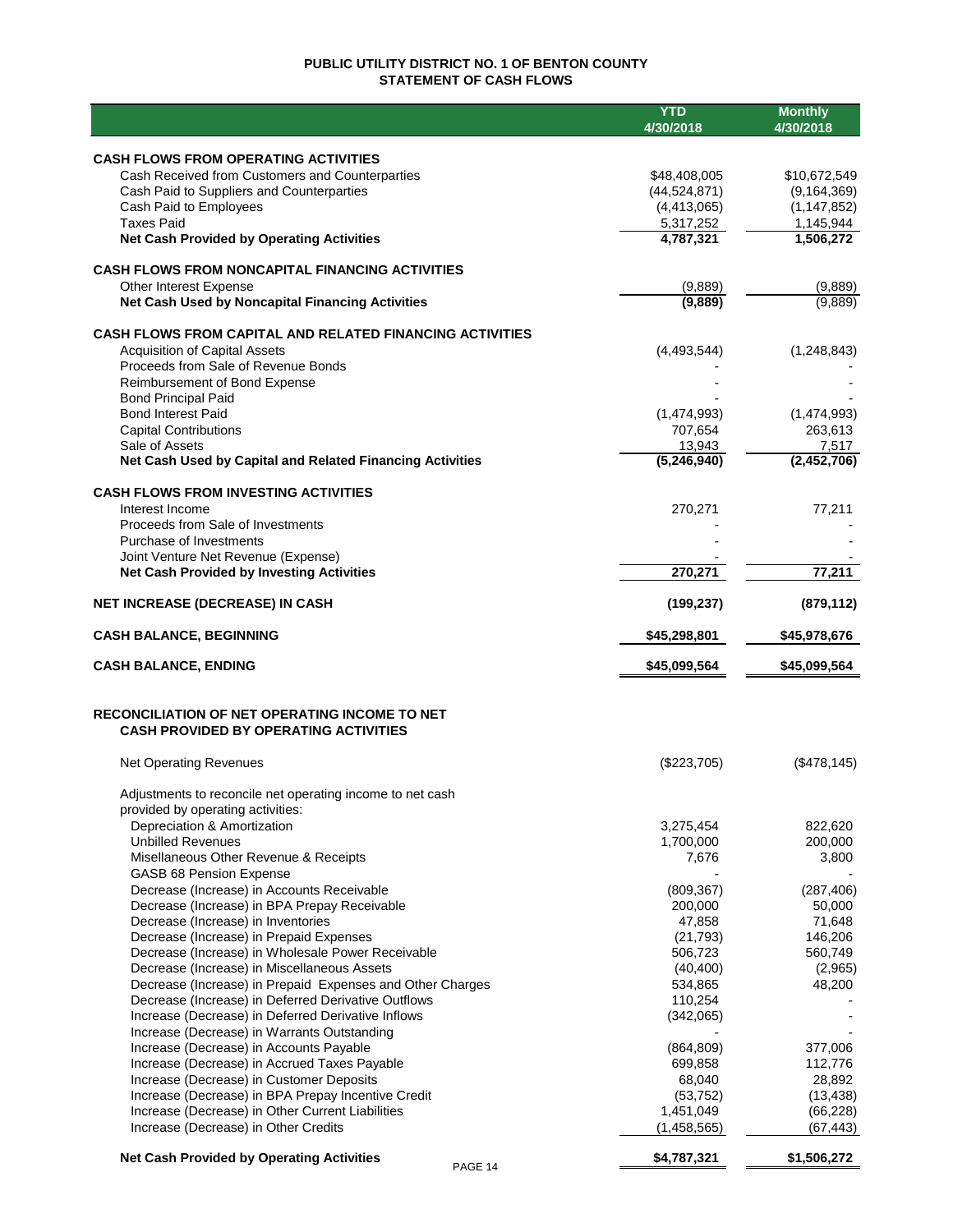## **PUBLIC UTILITY DISTRICT NO. 1 OF BENTON COUNTY WEATHER STATISTICS April 30, 2018**



|          | May                      | Jun                      | Jul                      | Aug                      |     | Sep  | Oct  | <b>Nov</b>                              | <b>Dec</b> | Jan | Feb | Mar        | Apr          |
|----------|--------------------------|--------------------------|--------------------------|--------------------------|-----|------|------|-----------------------------------------|------------|-----|-----|------------|--------------|
|          |                          |                          |                          |                          |     |      |      | <b>Cooling Degree Days by Month</b>     |            |     |     |            |              |
| Year     | Jan                      | Feb                      | March                    | April                    | May | June | July | Aug                                     | Sept       | Oct | Nov | <b>Dec</b> | <b>Total</b> |
| 2018     | -                        | $\overline{\phantom{a}}$ | $\overline{\phantom{a}}$ | 6                        |     |      |      |                                         |            |     |     |            | 6            |
| 2017     | $\overline{\phantom{a}}$ | $\overline{\phantom{a}}$ | $\overline{\phantom{a}}$ | $\overline{\phantom{a}}$ |     |      |      |                                         |            |     |     |            | -            |
| 5-yr Avg | -                        | -                        | -                        | 6                        |     |      |      |                                         |            |     |     |            | 6            |
|          |                          |                          |                          |                          |     |      |      | <b>Cumulative CDDs in Billing Cycle</b> |            |     |     |            |              |
| 2018     | $\overline{\phantom{0}}$ | ۰.                       | -                        | 19                       |     |      |      |                                         |            |     |     |            | 19           |
| 2017     | -                        | -                        | -                        | -                        |     |      |      |                                         |            |     |     |            |              |
| 5-yr Avg | -                        | $\overline{\phantom{a}}$ | -                        | 76                       |     |      |      |                                         |            |     |     |            | 76           |

0

| HDDS     | 1,400<br>1,200<br>1,000<br>800<br>600<br>400<br>200 | $\mathbf 0$ | 2016/2017<br>2017/2018<br>"5-Yr Avg" |        |        |     |      |      |                                         | Heating Degree Days (HDDs) for Each Day of Billing Cycle |     |     |            |         |
|----------|-----------------------------------------------------|-------------|--------------------------------------|--------|--------|-----|------|------|-----------------------------------------|----------------------------------------------------------|-----|-----|------------|---------|
|          |                                                     | May         |                                      | Jun    | Jul    | Aug | Sep  | Oct  | Nov                                     | Dec                                                      | Jan | Feb | Mar        | Apr     |
|          |                                                     |             |                                      |        |        |     |      |      | <b>Heating Degree Days by Month</b>     |                                                          |     |     |            |         |
| Year     |                                                     | Jan         | Feb                                  | March  | April  | May | June | July | Aug                                     | Sept                                                     | Oct | Nov | <b>Dec</b> | Total   |
| 2018     |                                                     | 843         | 740                                  | 593    | 344    |     |      |      |                                         |                                                          |     |     |            | 2,520   |
| 2017     |                                                     | 1,347       | 912                                  | 565    | 386    |     |      |      |                                         |                                                          |     |     |            | 3,210   |
| 5-yr Avg |                                                     | 1,050       | 738                                  | 524    | 296    |     |      |      |                                         |                                                          |     |     |            | 2,608   |
|          |                                                     |             |                                      |        |        |     |      |      | <b>Cumulative HDDs in Billing Cycle</b> |                                                          |     |     |            |         |
| 2018     |                                                     | 31,408      | 20,959                               | 24,003 | 14,655 |     |      |      |                                         |                                                          |     |     |            | 91,025  |
| 2017     |                                                     | 40,813      | 33,085                               | 24,376 | 14,293 |     |      |      |                                         |                                                          |     |     |            | 112,567 |
| 5-yr Avg |                                                     | 33,137      | 26,520                               | 20,875 | 12,274 |     |      |      |                                         |                                                          |     |     |            | 92,805  |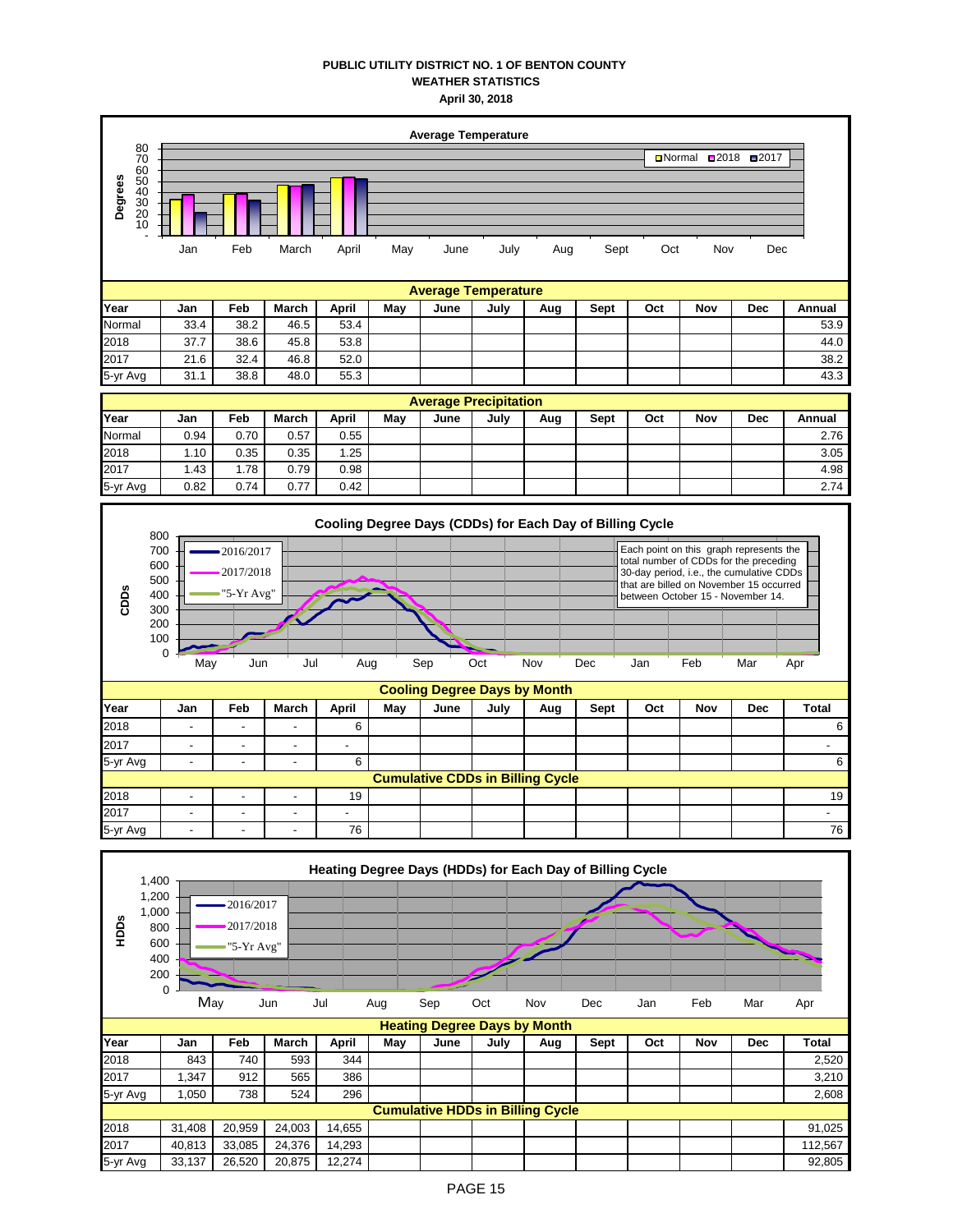#### *April Highlights*

There were three new Access Internet connections, two new Ethernet transport connections, three Ethernet transport upgrades and one Internet Access service was canceled.

|                                                             | 2018           |                          |                          |                          |              |     |      | <b>ACTUALS</b>           |               |             |     |            |     |                          |                  |                      |
|-------------------------------------------------------------|----------------|--------------------------|--------------------------|--------------------------|--------------|-----|------|--------------------------|---------------|-------------|-----|------------|-----|--------------------------|------------------|----------------------|
|                                                             |                |                          |                          |                          |              |     |      |                          |               |             |     |            |     | <b>YTD</b>               | <b>Budget</b>    | Inception<br>to Date |
|                                                             | <b>Budget</b>  | Jan                      | Feb                      | <b>March</b>             | <b>April</b> | May | June | July                     | <b>August</b> | <b>Sept</b> | Oct | <b>Nov</b> | Dec |                          | Variance         |                      |
| <b>OPERATING REVENUES</b>                                   | 1,298,747      | \$120,872                | \$114,785                | \$114,122                | \$114,480    |     |      |                          |               |             |     |            |     | \$464,259                | 834,488          |                      |
| Ethernet                                                    | $\blacksquare$ | 1,000                    | 1,331                    | ×.                       | 1,000        |     |      |                          |               |             |     |            |     | 3,331                    |                  |                      |
| Non-Recurring Charges - Ethernet<br><b>TDM</b>              |                |                          |                          |                          |              |     |      |                          |               |             |     |            |     |                          | (3, 331)         |                      |
| Wireless                                                    | 66,399<br>329  | 3,000<br>26              | 3,000<br>26              | 3,500<br>26              | 3,000<br>26  |     |      |                          |               |             |     |            |     | 12,500<br>104            | 53,899<br>225    |                      |
| Internet Transport Service                                  | 106,239        | 4,088                    | 4,108                    | 4,292                    | 4,393        |     |      |                          |               |             |     |            |     | 16,881                   | 89,358           |                      |
| <b>Fixed Wireless</b>                                       | 72,059         | 3,989                    | 3,863                    | 3,816                    | 3,741        |     |      |                          |               |             |     |            |     | 15,409                   | 56,650           |                      |
| Access Internet                                             | 233,600        | 9,791                    | 10,957                   | 11,256                   | 11,750       |     |      |                          |               |             |     |            |     | 43,754                   | 189,846          |                      |
| Non-Recurring Charges - Al                                  | $\blacksquare$ | 1,750                    | 831                      | 950                      | 650          |     |      |                          |               |             |     |            |     | 4,181                    | (4, 181)         |                      |
| Broadband Revenue - Other                                   | 552,951        | 43,720                   | 43,720                   | 43,720                   | 43,720       |     |      |                          |               |             |     |            |     | 174,881                  | 378,070          |                      |
| Subtotal                                                    | 2,330,324      | 188,237                  | 182,621                  | 181,682                  | 182,760      | ٠   |      | $\overline{\phantom{a}}$ |               |             |     |            |     | 735,300                  |                  |                      |
|                                                             |                |                          |                          |                          |              |     |      |                          |               |             |     |            |     |                          |                  |                      |
| NoaNet Maintenance Revenue                                  |                |                          |                          |                          |              |     |      |                          |               |             |     |            |     |                          |                  |                      |
| <b>Bad Debt Expense</b>                                     |                |                          |                          |                          |              |     |      |                          |               |             |     |            |     |                          |                  |                      |
|                                                             |                |                          |                          |                          |              |     |      |                          |               |             |     |            |     |                          |                  |                      |
| <b>Total Operating Revenues</b>                             | 2,330,324      | 188,237                  | 182,621                  | 181,682                  | 182,760      |     |      |                          |               |             |     |            |     | \$735,300                | 1,595,024        | 19,138,414           |
| <b>OPERATING EXPENSES</b>                                   |                |                          |                          |                          |              |     |      |                          |               |             |     |            |     |                          |                  |                      |
|                                                             |                |                          |                          |                          |              |     |      |                          |               |             |     |            |     |                          |                  |                      |
| <b>General Expenses</b>                                     |                | 63,845                   | 60,749<br>3,244          | 86,708<br>4,581          | 61,710       |     |      |                          |               |             |     |            |     | \$273,012                |                  |                      |
| Other Maintenance                                           |                | 3,908                    |                          | $\overline{\phantom{a}}$ | 2,086        |     |      |                          |               |             |     |            |     | \$13,819                 |                  |                      |
| NOC Maintenance<br>Wireless Maintenance                     |                | . п.                     | $\overline{\phantom{a}}$ | 1,513                    | 145          |     |      |                          |               |             |     |            |     | 145<br>\$1,513           |                  |                      |
|                                                             | 938,415        | 67,753                   | 63,993                   | 92,802                   | 63,941       |     |      |                          |               |             |     |            |     | \$288,489                | 649,926          |                      |
| Subtotal                                                    |                |                          |                          |                          |              |     |      |                          |               |             |     |            |     |                          |                  | 10,929,469           |
| NoaNet Maintenance Expense                                  | ÷,             | $\overline{\phantom{a}}$ | $\sim$                   | $\sim$                   | $\epsilon$   |     |      |                          |               |             |     |            |     | \$0                      | $\sim$           |                      |
| Depreciation                                                | 775,185        | 66,146                   | 66,229                   | 66,446                   | 66,206       |     |      |                          |               |             |     |            |     | \$265,027                | 510,158          | 10,842,958           |
|                                                             |                |                          |                          |                          |              |     |      |                          |               |             |     |            |     |                          |                  |                      |
| <b>Total Operating Expenses</b>                             | 1,713,600      | 133,899                  | 130,221                  | 159,248                  | 130,147      |     |      |                          |               |             |     |            |     | \$553,516                | 1,160,084        | 21,772,427           |
|                                                             |                |                          |                          |                          |              |     |      |                          |               |             |     |            |     |                          |                  |                      |
| <b>OPERATING INCOME (LOSS)</b>                              | 616,724        | 54,337                   | 52,399                   | 22,434                   | 52,613       |     |      |                          |               |             |     |            |     | \$181,784                | 434,940          | (2,634,013)          |
|                                                             |                |                          |                          |                          |              |     |      |                          |               |             |     |            |     |                          |                  |                      |
| <b>NONOPERATING REVENUES &amp; EXPENSES</b>                 |                |                          |                          |                          |              |     |      |                          |               |             |     |            |     |                          |                  |                      |
| Internal Interest due to Power Business Unit <sup>(1)</sup> | (333, 360)     | (27, 661)                | (27, 562)                | (27, 488)                | (27, 375)    |     |      |                          |               |             |     |            |     | (\$110,086)              | 223,274          | (6,372,594)          |
|                                                             |                |                          |                          |                          |              |     |      |                          |               |             |     |            |     |                          |                  |                      |
| <b>CAPITAL CONTRIBUTIONS</b>                                |                |                          |                          |                          |              |     |      |                          |               |             |     |            |     |                          |                  |                      |
| Contributions in Aid of Broadband                           |                | 8,802                    | 1,373<br>$\sim$          | 132<br>$\sim$            | 132          |     |      |                          |               |             |     |            |     | \$10,440                 | 10,440<br>$\sim$ | 4,916,100            |
| <b>BTOP</b>                                                 |                |                          |                          |                          |              |     |      |                          |               |             |     |            |     |                          |                  | 2,282,671            |
| <b>INTERNAL NET INCOME (LOSS)</b>                           | \$283,364      | \$35,479                 | 26,211                   | (4,921)                  | 25,370       |     |      |                          |               |             |     |            |     | \$82,138                 | \$668,654        | (1,807,836)          |
|                                                             |                |                          |                          |                          |              |     |      |                          |               |             |     |            |     |                          |                  |                      |
| <b>NOANET COSTS</b>                                         |                |                          |                          |                          |              |     |      |                          |               |             |     |            |     |                          |                  |                      |
| <b>Member Assessments</b>                                   |                |                          |                          |                          |              |     |      |                          |               |             |     |            |     | $\overline{\phantom{a}}$ |                  | \$3,159,092          |
| <b>Membership Support</b>                                   |                | 721                      | 514                      |                          | 26           |     |      |                          |               |             |     |            |     | \$1,261                  |                  | 128,173              |
|                                                             |                |                          |                          |                          |              |     |      |                          |               |             |     |            |     |                          |                  |                      |
| <b>Total NoaNet Costs</b>                                   |                | 721                      | 514                      | $\mathbf{r}$             | 26           |     |      |                          |               |             |     |            |     | \$1,261                  | (\$1,261)        | \$3,287,265          |
|                                                             |                |                          |                          |                          |              |     |      |                          |               |             |     |            |     |                          |                  |                      |
| <b>CAPITAL EXPENDITURES</b>                                 | \$1,385,586    | \$50,734                 | \$86,038                 | \$63,857                 | \$80,563     |     |      |                          |               |             |     |            |     | \$281,193                | \$1,104,393      | \$22,041,476         |
|                                                             |                |                          |                          |                          |              |     |      |                          |               |             |     |            |     |                          |                  |                      |
| NET CASH (TO)/FROM BROADBAND <sup>(2)</sup>                 | \$6,323        | \$77,830                 | 33,450                   | 25,155                   | 38,362       |     |      |                          |               |             |     |            |     | \$174,796                | 168,473          | (\$9,921,025)        |

(1) Internal interest budget is estimated based on cash flow projections (an interest rate of 3.53% is being used).

(2) Includes excess of revenues over operating costs, capital expenditures and NoaNet assessments; excludes depreciation and internal interest to Electric System